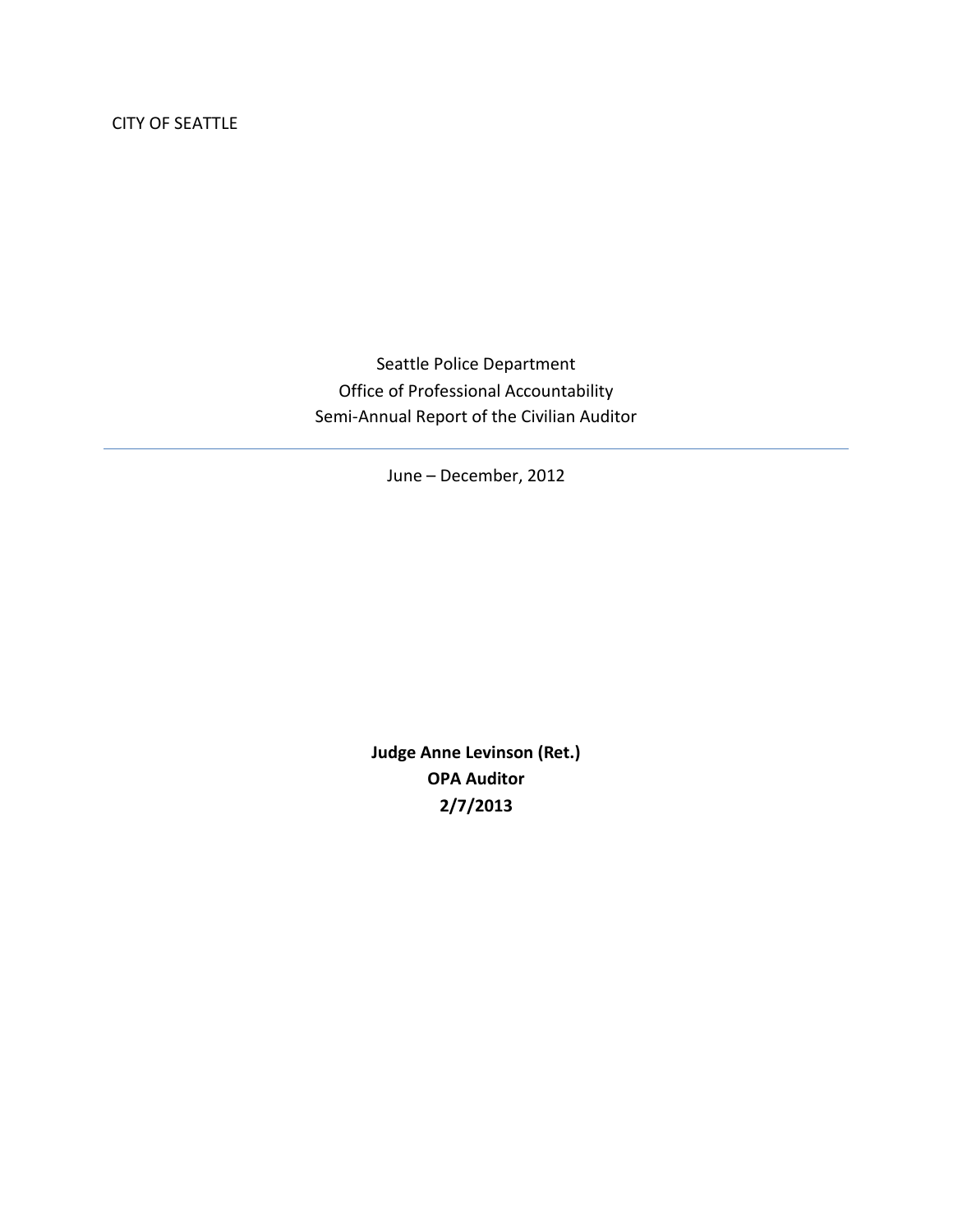#### **Introduction**

This report is the semi-annual Office of Professional Accountability (OPA) Auditor report covering the seven-month period from June- 2012 through December- 2012<sup>1</sup>. In Seattle's police accountability system, OPA is the office within the Seattle Police Department (SPD or "the Department") responsible for addressing issues of alleged misconduct by SPD officers and employees. The OPA Director is a civilian who reports to the Chief of Police and serves on the Department's command staff. The bulk of OPA's work is in the investigations section, comprised of a Captain, a Lieutenant, seven Sergeants who handle intake and conduct investigations, and two administrative personnel.

The OPA Auditor is a civilian with legal expertise, independent of OPA and the Department, who provides outside oversight to help ensure that all complaints of possible misconduct are appropriately addressed and all investigations conducted are fair, thorough, objective and timely. The OPA Auditor also makes recommendations to City policymakers and the Department for systemic reforms and suggests ways to improve performance through changes to policies, procedures and practices.

The OPA Auditor is required by City ordinance to issue a public report twice per year. The ordinance sets forth that the Auditor reports, among other things: 1) the number of complaints and investigations reviewed; 2) those investigations where she requested additional investigatory work be conducted; 3) her requests for reclassifications of complaints ("classification" refers to the determination as to whether a complaint will be referred to a supervisor or investigated); 4) issues, problems and trends noted as a result of her reviews; 5) recommendations for additional officer training, including any specialized training for OPA investigators; 6) any recommendations for policy or procedural changes; 7) any findings from audits of OPA records for other purposes; and 8) any other activities. $2^2$ 

## **Policy, Procedure and Training Recommendations**

An important aspect of the Auditor's independent oversight role is not only to assess each individual case, but also to point to needed changes in policies, systems and training that cases or trends highlight. I have made a number of recommendations since my tenure began in the third quarter of 2010.<sup>3</sup> One of the initial issues I raised was that the Department needed a

 $\overline{\phantom{a}}$ 

 $^1$  This report covers seven months, rather than six, so that the Auditor's reports going forward will cover a calendar year, which will be more consistent with SPD's and OPA's statistical reports. Beginning this year, there will be a report covering January through June and a second report covering July through December.

 $2$  See SMC 3.28.850 et seq.

 $3$  Attached as Appendix A is a chart listing recommendations made in each of my prior four reports and this report.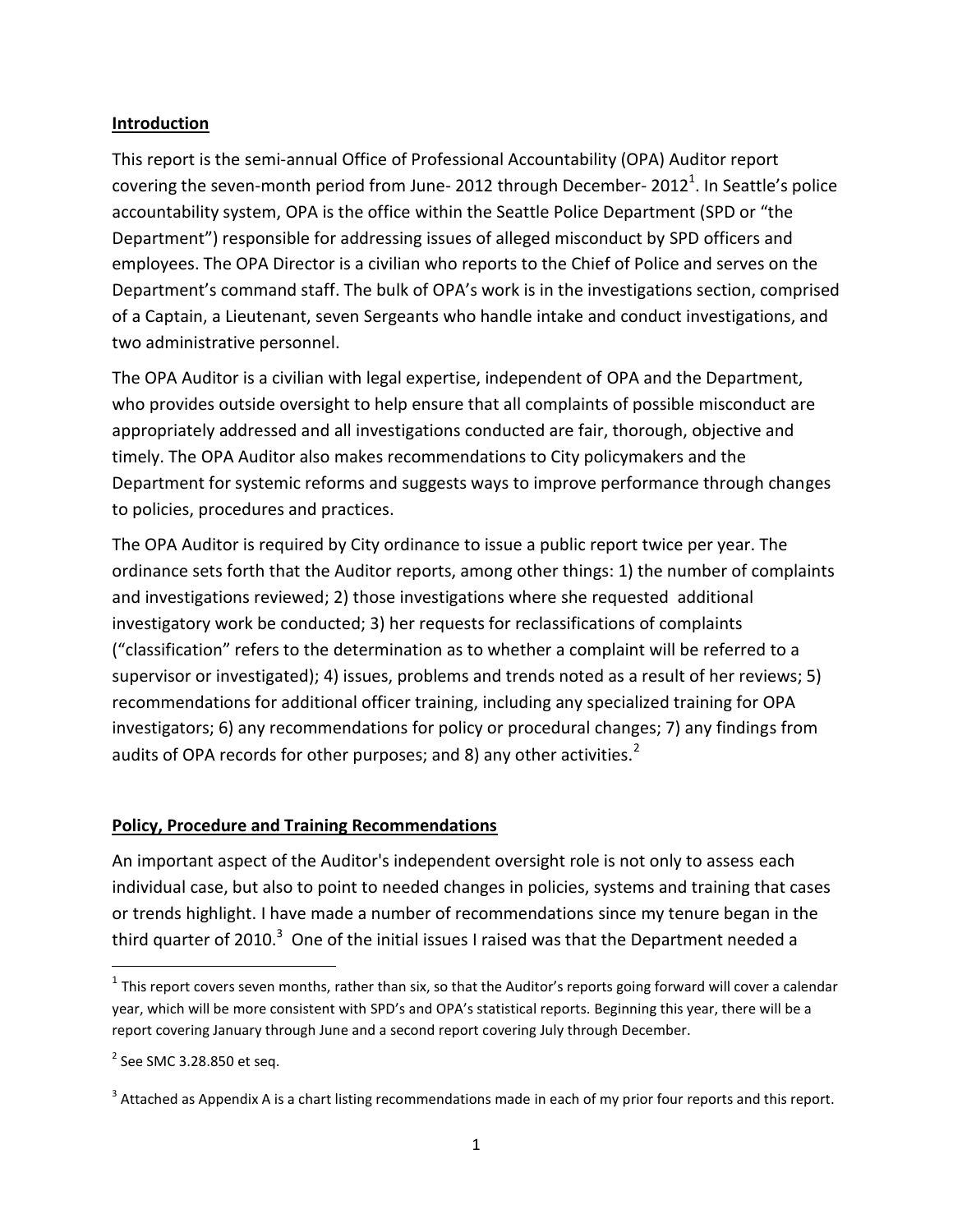timely and substantive response to Auditor recommendations<sup>4</sup> for policy, training and systemic improvements in order for the oversight process to be of most value. While I appreciate the array of competing demands and the number of recommendations that may come to the Department from different quarters, the Department should have a required protocol to respond to each Auditor report in a timely manner, with follow up to show progress in implementation. Within 30 days of receipt of an Auditor report, the Department should respond by indicating which recommendations the Department agrees with and intends to implement, which have already been partially or fully implemented<sup>5</sup>; which recommendations may present budget or legislative constraints that will have to be addressed or require bargaining; a specified time frame for implementation; and a lead responsible. If there are recommendations with which the Department disagrees, the reason for that disagreement should be noted and if further discussion is warranted, that should occur.

Similarly, the Department needs to follow up on recommendations made as part of case certification. As noted above, if the Auditor or Director, through the review of an individual case, determines that there is a policy, training or system issue that needs to be addressed, the Director will note what action is needed in her certification of the case. The Director in her closing letter lets the complainant know that this additional action will be taken but the Department should also include a mechanism to report back so that the public can see that the promised improvement or review has in fact occurred. Several investigations where the Department committed to review issues raised or conduct additional training during this reporting period are noted below.

Among the training and policy issues noted in investigations conducted in this reporting period that have been raised in previous reports are the need for:

- continued emphasis on training for best practices when multiple officers are involved in use of force, for ensuring officers know who is the primary officer at a scene, for understanding the difference between a Terry Stop and an arrest, and the current law with regard to search and seizure
- clarity in policy as to when officers should request the assistance of a Mental Health Professional or officers who have gone through Crisis Intervention Team training
- an accurate, comprehensive database of each officer's training history

 $\overline{\phantom{a}}$ 

 $^4$  Other recommendations were made as well by each of the prior OPA Auditors – Judge Terrence Carroll (Ret.); former U.S. Attorney Kate Pflaumer and Judge Michael Spearman.

<sup>&</sup>lt;sup>5</sup> In each reporting period the Auditor will have made some recommendations through the investigation review process that will get incorporated into the Director's certification of cases as they are closed. These recommendations would have already been shared with the Department in real time, and then listed in the semiannual report, so in fact may have already been analyzed, fully or partially addressed, or other action taken.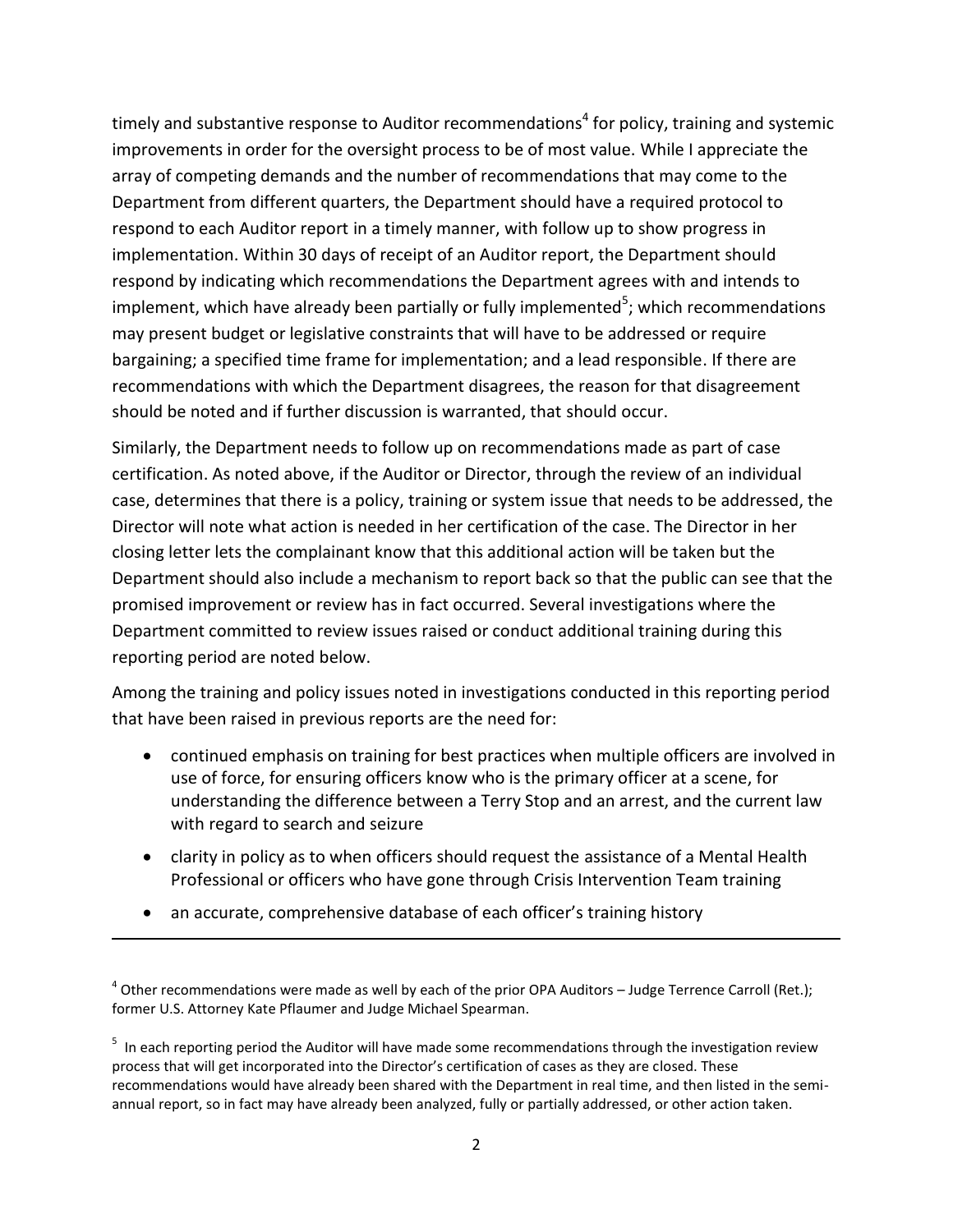- changing the Basic Law Enforcement Academy training for new officers where it is inconsistent with Seattle's training and practices, particularly with regard to Use of Force, or if SPD remains unable to have the necessary changes implemented due to the statewide nature of the training, much clearer and stronger articulation from SPD command about what practices are not to be used despite the Academy training
- reconsideration of the previously existing policy for off-duty conduct, often referred to as Conduct Unbecoming an Officer or 'CUBO'
- addressing myriad In-Car Video (ICV) and secondary employment issues
- reconsideration of the SPOG contractual requirement that OPA must refer out to other SPD units, and may not coordinate the investigative approach for, any cases that involve an allegation of possible criminal conduct, and
- changes to the hiring and promotional practices so that judgment, performance and skills are the most important prerequisites, not testing,  $6\,$  and that test scores are not determinative of promotional opportunities.

New issues that arose in this reporting period were the need for:

- clarifying policy with regard to parental notification prior to interviewing juveniles who are victims
- prohibiting a lower-ranking officer from conducting the Use of Force (UOF) review when force was used by someone of a higher rank
- a pre-negotiated protocol with the Seattle Ethics & Elections Commission for investigating cases where OPA staff are named, such that there is a conflict that cannot be addressed by using other OPA personnel<sup>7</sup>
- clarifying roles and responsibilities between the newly instituted Use of Force Review Board and OPA for reviewing Use of Force tactical decisions and best practices in cases where possible misconduct is being investigated by OPA

 $\overline{\phantom{a}}$  $^6$  And with regard to testing, civil service requirements could be changed so that the balance of scoring could be changed to 60% skills-based and 40% test-based rather than 60% test-based.

<sup>&</sup>lt;sup>7</sup> The case that arose during this reporting period is the first during my tenure where OPA staff were named. I recommended the investigation be conducted by the City's Ethics & Elections investigator rather than refer it to an outside agency. The Seattle Police Management Association raised objections that have delayed the investigation. Because it is still not closed as of this report I cannot comment further on it, except to say that there should be an agreed upon protocol in place for cases where there is a conflict that cannot be remedied with other OPA personnel.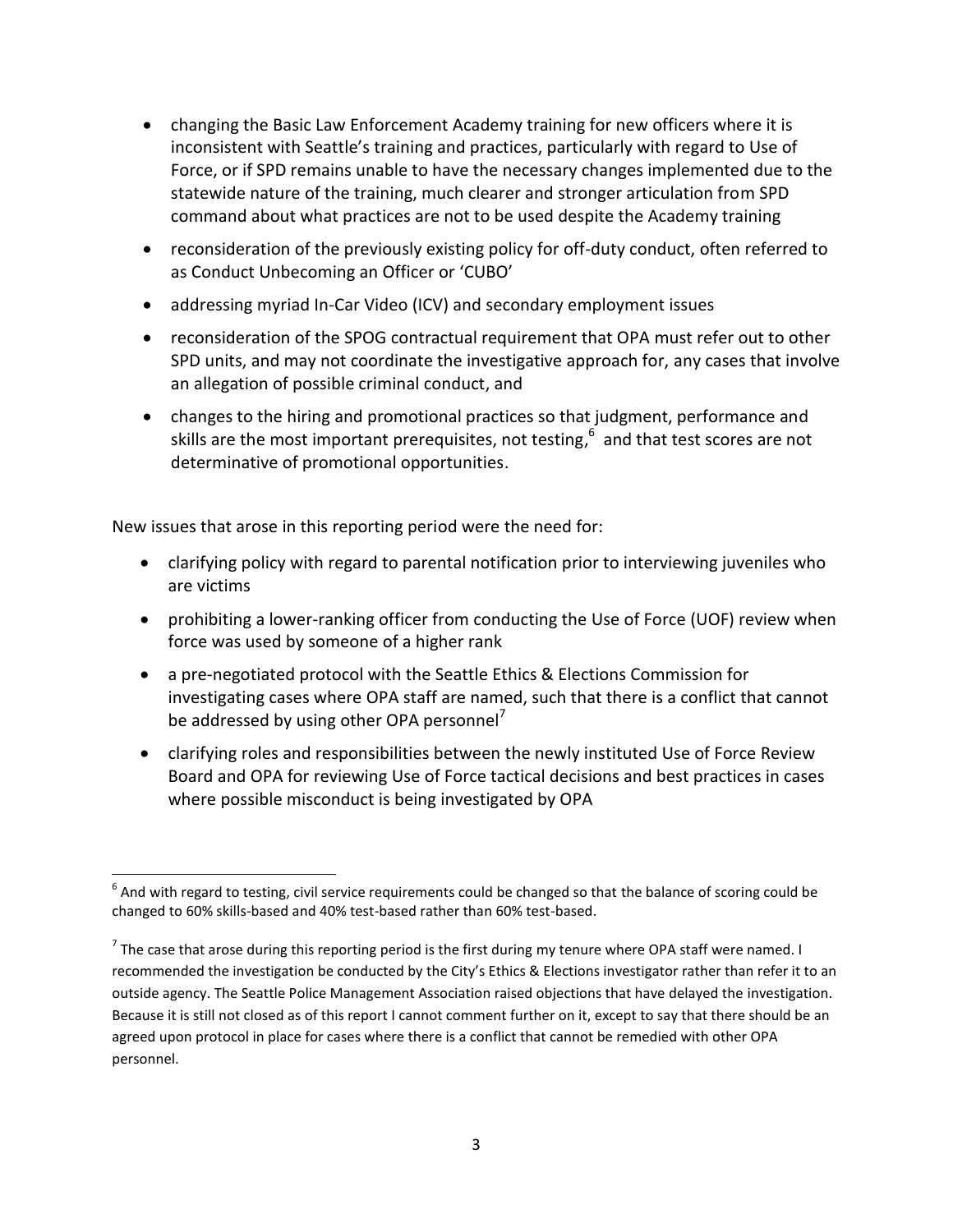- **•** eliminating ambiguities between the Demonstration Management Policy and UOF polices as to permissible use of force, and
- replacing hard-copy reporting with electronic reporting for Patrol Traffic Collision Reports.

Based on the supervisory issues that were highlighted in complaints and investigations during this period, many prior recommendations related to supervisory accountability in particular remain priorities:

- enhanced Sergeants training
- every officer having a specific and consistent supervisor
- the Sergeant who screens the arrest should be the Sergeant who reviews and signs off on any related report, unless circumstances don't allow it
- implementation of protocols emphasizing listening, respect and dignity in citizen interactions
- thoroughness in reporting what has occurred in an interaction so that all physical contact is described regardless of the level, and
- rigorous screening of incidents by the chain of command so as to improve practices, not just find technical compliance.

# **Complaint Review**

 $\overline{\phantom{a}}$ 

Complaints of possible misconduct can be made in-person at the OPA office, over the phone, by email, fax, in writing, or via the OPA website. Complaints can be made by a supervisor, a fellow officer, the person who was the subject of the action, a person who observed it, a family member, or even someone who heard or read about an incident. A complaint can also be initiated by the OPA Director if information is brought to her attention. Once a complaint is made, the identified employee(s), relevant Captain and union are notified of the general allegation<sup>8</sup> within 5 days and advised that within 30 days from the filing of the complaint, per the Police Guild contractual requirement, a determination will be made as to how the complaint will be classified and what specific violations of policy are being alleged. One of the system improvements made during this reporting period is that these notifications now occur electronically, rather than by hard copy.

To ensure the complaint is properly classified within 30 days, the investigator doing the intake begins by interviewing the complainant.

 $^8$  There are instances where a criminal investigation needs to occur that notification would not be appropriate.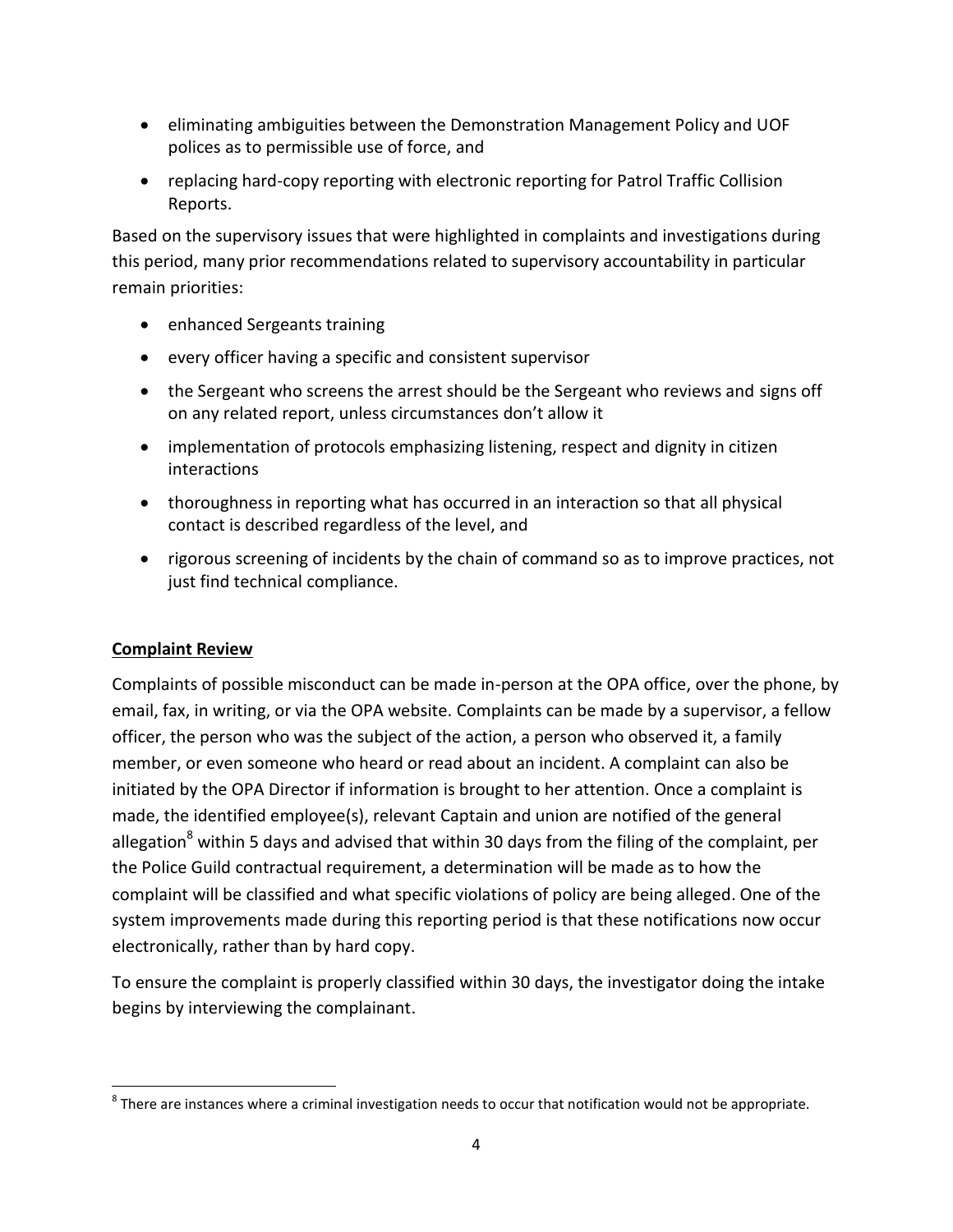For those complainants interviewed by phone, I have recommended that investigators ask at the beginning of the interview whether anyone else is present, and if so, to inquire whether that person is a possible witness, and then request the interview be conducted without others present. Asking that no one else be present when a phone interview is conducted is not a guarantee, but every attempt should be made not to taint testimony.

During the intake process, the investigator gathers or makes production requests for any available evidence, particularly evidence that might be "perishable" with the passage of time (e.g., a private business' video that is recorded over after a period of time or text messages that can get deleted). Evidence usually includes digital and documentary information such as In-Car Videos (ICVs), 911 tapes, dispatch information, shift schedules, training records, Taser records, holding cell or precinct video, phone records, medical records (after securing permission), private videos, demonstration management protocols, photos and so on. At this initial stage, all physical evidence and documentation based on the complaint information should be identified and steps taken to secure it, any possible witnesses identified and, if time allows, a site visit made (if not, this step will be part of the investigative plan if the complaint is classified for investigation).

Based on the preliminary investigation done during intake, the Lieutenant makes a recommendation as to how each complaint should be classified. All of this must be completed within three weeks so the Director and Auditor can then approve the classification and ensure notification to the employee occurs within the contractual time limitation of 30 days. A system improvement implemented at the beginning of 2012 was to simplify classifications. Each week the OPA Director and Auditor review all cases and either confirm the recommended classification or reclassify, determining whether each complaint should be investigated, handled by a supervisor, can be resolved without referral or might instead be successfully mediated.

A recommendation I made previously that still needs to be fully implemented by all investigators is to offer complainants in those cases classified for investigation the opportunity to have an in-person interview rather rely only on the phone interview. In-person interviews can provide additional value in credibility determinations and also help ensure OPA is endeavoring to be even-handed in its approach since named and witness employees are interviewed in-person. Non-employee witnesses (e.g., others at the scene, passengers in the car, EMTs, firefighters, nurses, business employees, bus drivers) should also be afforded the opportunity for an in-person interview.

It does appear that many complainants and witnesses prefer the convenience of a phone interview, and some even prefer just to provide information by email, so we want to take care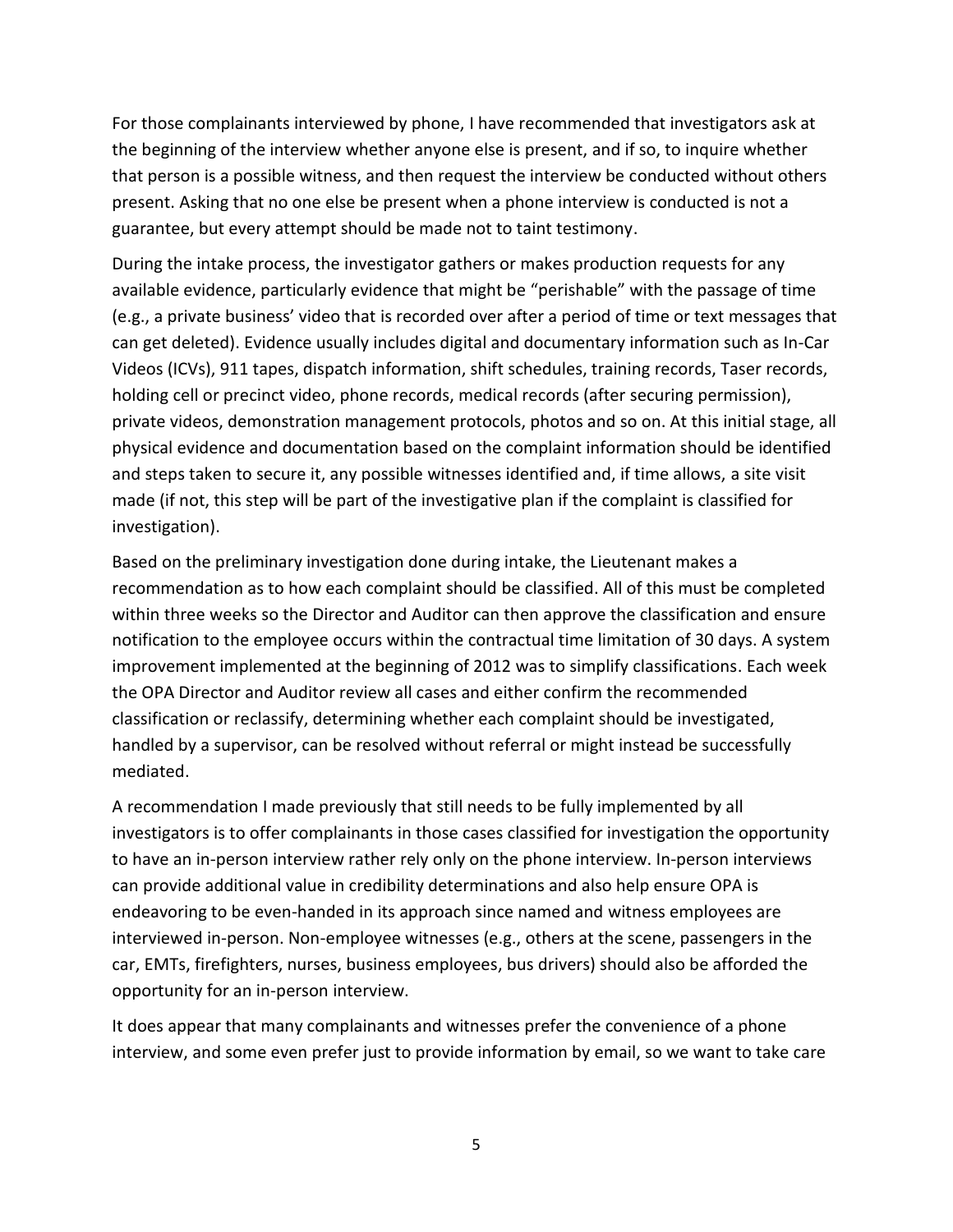not to inhibit participation by *requiring* in-person interviews. They should be offered, and the record should then note whether an in-person interview was offered and declined.

In the period covered by this report, the OPA Director and I reviewed 343 new complaints alleging misconduct (this compares to 300 in the prior 6-month reporting period). We agreed with the initial classifications recommended by OPA staff for all but 5. For those we reclassified, 3 we changed from Supervisor Action (SA) to IS (Investigation); 1 IS to SA; 1 SA to criminal. The final classification results were 106 classified for Investigation and 237 classified as Supervisor Action. Fourteen cases were recommended for mediation (this was down significantly from 31 in the last reporting period<sup>9</sup>). We also reviewed 316 inquiries that had been entered by staff into the OPA "contact log". These are requests for information or assistance, which we review to ensure none involved possible misconduct or warranted supervisory attention.

In reviewing the initial complaints to determine how they should be classified for follow up, we added 10 allegations. These included 7 related to professionalism, 1 for failure to use In-Car Video, 1 for bias and 1 related to ticketing procedures.

I reviewed the quarterly reports of alleged misconduct being prosecuted criminally or considered for prosecution (e.g., DUIs or domestic violence allegations). I also reviewed the 231 SAs completed in this period to review the actions taken by the supervisors. Having the OPA Auditor also review completed SAs in addition to reviewing Investigations is a system change we implemented in 2012. SAs most often involve situations where officers are perceived as unprofessional - either rude, not listening or explaining well or not being thorough. The supervisor will review the incident at issue, speak with the complainant, speak with the officer, and if appropriate, coach, counsel or offer training. In some situations there is available video that shows the complainant's recollection is incorrect. For those we might request that either OPA or the supervisor allow the complainant to watch the video. In several instances where an interaction highlighted a concern or issue that would be beneficial to review with other officers, we requested roll call training also be conducted. SA's conducted during this period were by and large done by the precincts or units within the required turnaround time, but as of the end of the year there were 22 outstanding well past the deadline.

#### **Investigation Review**

 $\overline{\phantom{a}}$ 

An important aspect of the OPA Auditor's role is to review each investigation before it is closed to make sure all relevant evidence was gathered, interviews were impartial and thorough, best investigatory practices were used, and that the findings and analysis were objective and

 $^9$  As mentioned in my last report, a separate analysis of the mediation program was conducted in 2012 with recommendations for changes which the Director will be discussing in her next report.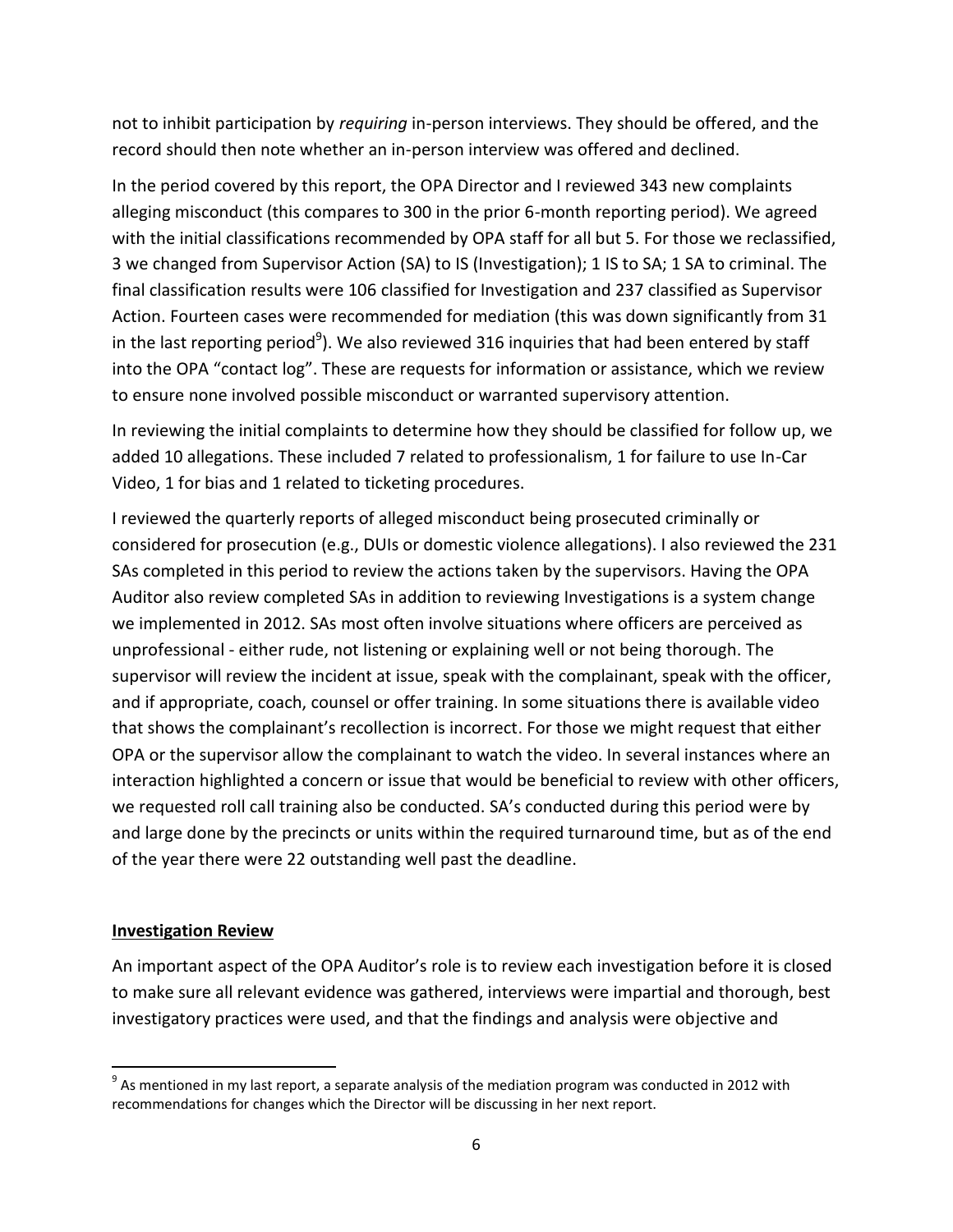grounded in the facts. During this seven-month reporting period I reviewed 98 investigations (as compared to 102 during previous six months). The overwhelming number of intakes and investigations during this period were objective, thorough and diligently conducted. Sergeants taking complaints and conducting investigations were always respectful and professional, regardless of the nature of the complaint, interviews were well done and summaries were well written. Investigators were also receptive to feedback for future investigations.

Where an aspect of an investigation did not appear to be done as thoroughly as it should have been, most often it was that the investigator did not indicate in the record why something was not included, as opposed to the investigator not being thorough. Information gathered, or actions taken but not reported, can tend to discredit the objectivity or thoroughness of an investigation so it is important for an investigator to note if someone was not interviewed, or if a piece of evidence was not obtained, why not. For example, if a witness refuses to participate, the investigator needs to note in the file the attempts that were made to reach the witness and his or her unwillingness to be interviewed. Where a witness was not contacted or certain evidence not included, my requests for an explanation to be noted, or if appropriate, additional investigation be conducted, were followed up. On occasion where additional evidence, such as site photos or shift schedules, might have further substantiated the record, if the record was strong enough without it, I would simply raise the issue for enhancing future investigations rather than direct that more work be done. In a few cases, the investigative plan and preparation were not of the usual quality, or the investigator did not appear to have actively listened and followed up inconsistencies or gaps in interview responses. These were discussed with supervisors and additional coaching was done. The few investigations that were not well done are addressed in detail below.

One aspect of the investigations that I have previously raised that came up again in this reporting period is the importance of an investigator being able to ascertain what training the named employee had in relation to the actions at issue (Crisis Intervention Training or O.C. pepper spray training for example), when the training was taken and what the training included. If in fact the officer's actions were problematic, but he or she articulates that was how he or she was trained, having this information is fundamentally important to the investigation and any recommended findings. Without this information, it is difficult to conclude that actions were in fact consistent with training. Exacerbating this problem is that the Department has not always had standardized training curriculum, meaning that the training an officer received might have differed depending on the trainer for that class at that time. Where relevant, the investigator should ask the employee his or her understanding of the policy at issue, and then whether his or her actions were consistent with training. The investigator should also be able to reference a database or request information from training personnel in order to confirm the information provided by the employee. An online database for training, allowing employees to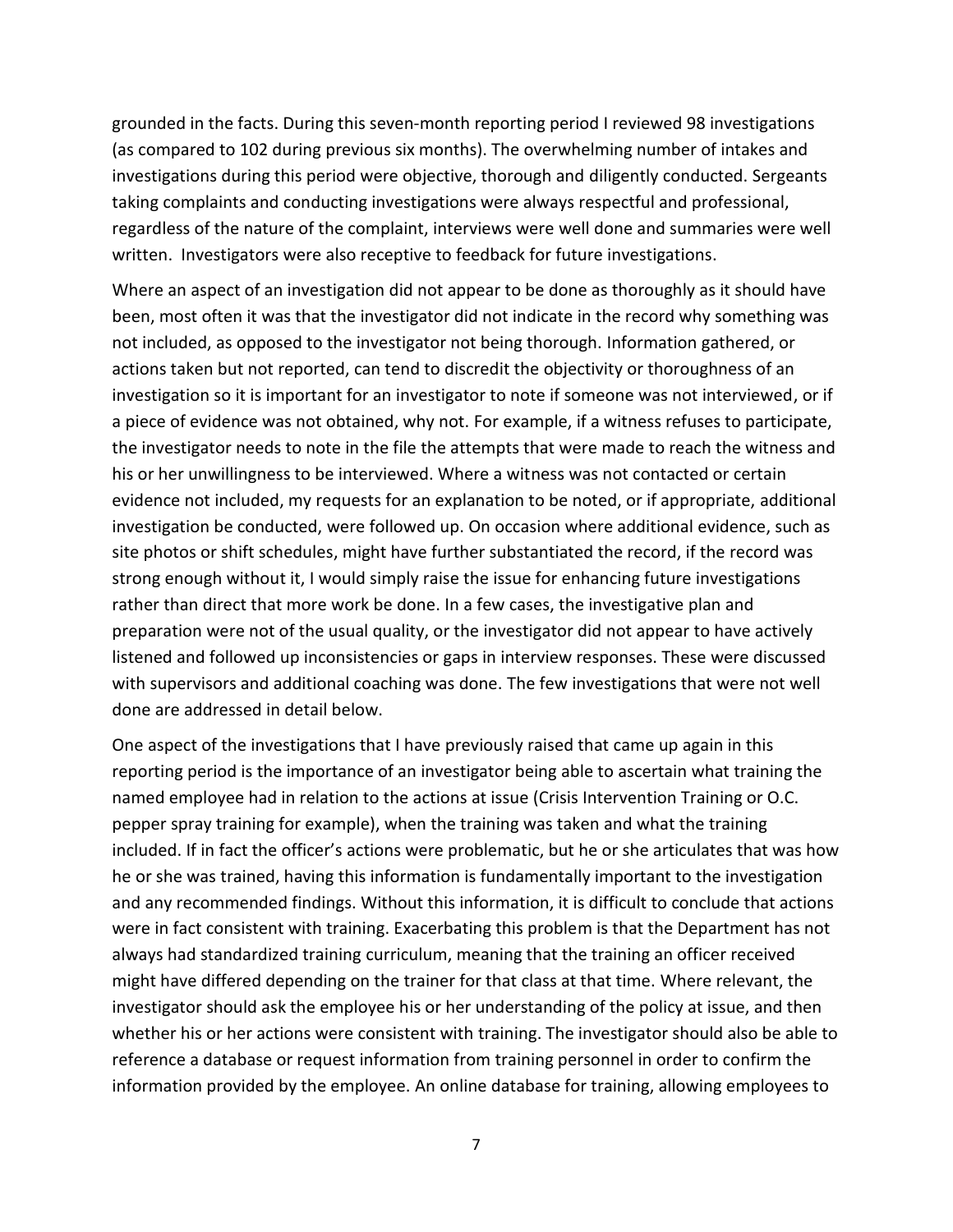do e-learning, and allowing for a current, complete record of who has taken what training and when, is something I have previously recommended. As SPD brings such a database online, the Department needs to make sure OPA investigators have easy access to the appropriate information.

The timeliness of the review and discipline process after completion of the preliminary investigation still needs improvement. OPA is to be commended for meeting the contractually mandated 180-day timeline, but as I have said before, that is not the measure of timeliness to which we should aspire. When investigators complete their work, those in the chain of command involved in the review and in the disciplinary process need to more quickly conclude cases, both for complainants and those against whom allegations are made.

Below are investigations for which I either asked for additional investigation, made suggestions for improving future investigations, where I disagreed with the findings, or that highlighted one of the policy or training recommendations noted above.

I asked that additional interviews be conducted and disagreed with the analysis done by OPA and the chain of command in a case that arose from an incident last spring where officers were responding to a call that threats had been made by one man against another at the building where both lived. This case provides a good illustration of different expectations for and philosophies about OPA's role versus the role of chain of command review or Use of Force Board review, and how much of a role OPA should play in ensuring best practices are used in addition to its role of assessing whether misconduct has occurred.

The first officer who arrived in response to a 911 call met with the victim down the street away from the building. This was an hour or more after the underlying incident had happened. The victim relayed that while he and others were in the building's common area, a male had entered and joined their conversation. The man reportedly "ranted that Jesus and Mohammed were black, Anglo-Saxons were changing history because they are rapists and thieves, and that the victim was racist, a rapist, and a thief, himself." The man added that he had been in jail but was unchanged, and that he was going to take the victim into the bathroom to rape and beat him up. He said he was leaving to get beer and then would really hurt the victim. The victim left the building and called 911.

After the second officer arrived, the first officer briefly explained that based on his interview of the victim, they had probable cause to arrest the suspect (the complainant to OPA) for felony harassment. The officers proceeded to the common area of the building, where they spotted the suspect walking out of the bathroom. According to the officers, the suspect ignored their request to stop and talk to them. As they described it, the suspect walked toward them as if he was going to walk right between them and out of the room. The officers grabbed the suspect's arms and a struggle ensued.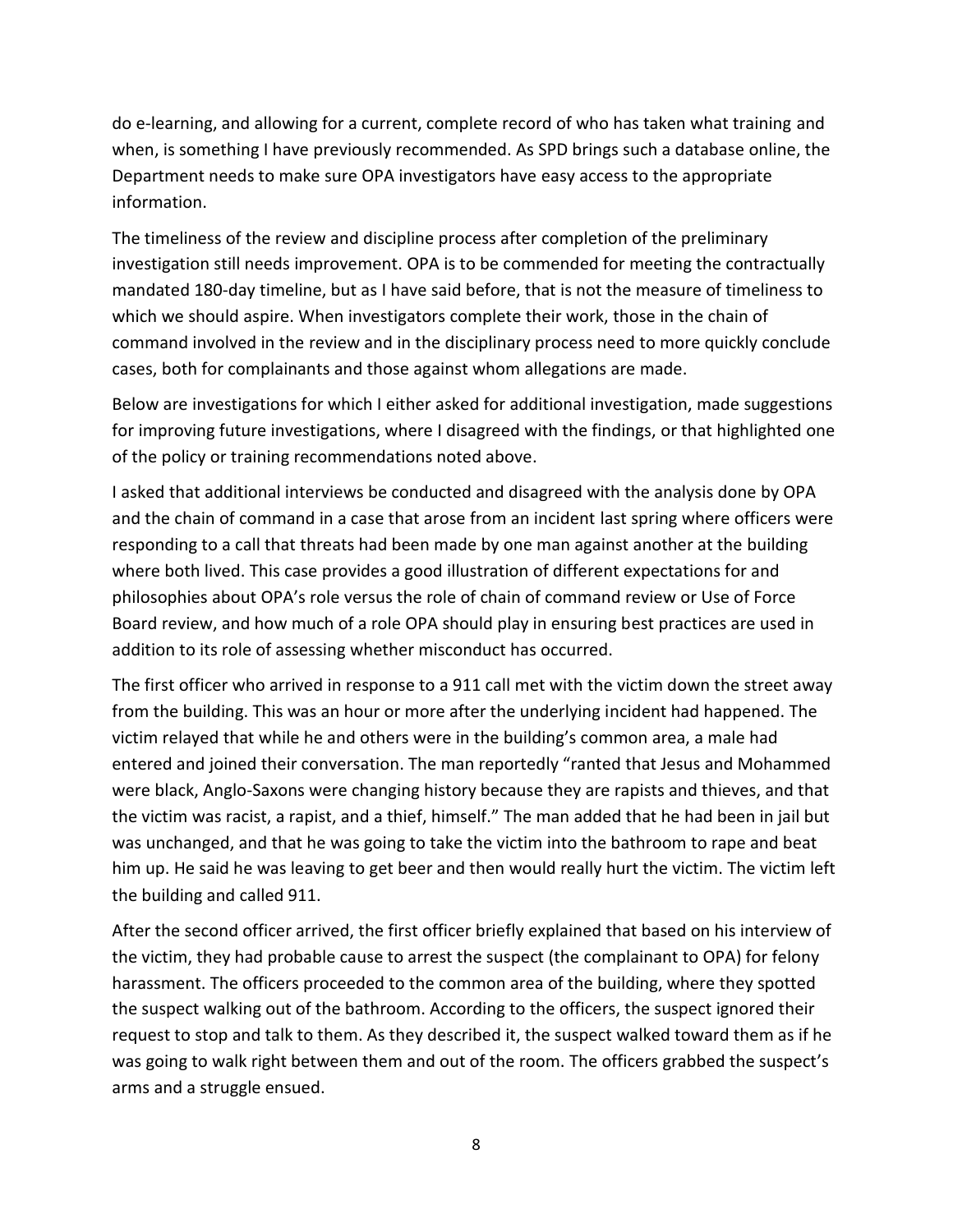I felt that the investigative approach should have included further inquiry as to the fact that there did not appear to be any exigency in the situation and that possible alcohol and mental health issues were at play given what the victim told dispatch and the responding officer about the nature of the suspect's threatening language. As well, there were differences between the statements made during the interviews and information in the Use of Force report, witnesses who should have been interviewed in-person, questions asked of each witness as to their relationship, if any, with either the victim or the suspect that might affect their credibility or bias, as well as questions directly on the point of any observation of verbal attempts to diffuse the situation.

I also requested that the Sergeant be interviewed since he had screened the arrest and had written that the officers told the suspect to stop and he disobeyed, while one officer and some of the witnesses did not mention that in their interviews and the other officer said he did *not* direct the suspect to stop. The Sergeant and officers all could have been asked whether they had reason to think the suspect was intoxicated or mentally ill, and if so, how that affected what the preferred approach was. The Sergeant could also have been asked about his screening of the officer's decision to arrest for felony harassment, for which the filing standards did not appear to be met. The Sergeant also stated the officers needed to act quickly because the building was not "police – friendly", but was not asked what made it so and whether the officers were aware of that. Neither officer mentioned that rationale for needing to move quickly in their original interviews.

Both officers and the Sergeant could have been asked whether they were familiar with the suspect or others involved, whether they checked his history before deciding how to proceed, whether based on the victim's description of the harassing statement they felt the suspect was violent, whether they should have waited for backup, asked for CIT assistance or whether they were CIT-trained. Similarly, they could have been asked whether they needed to discuss their tactical plan before entering the building and interacting with the suspect since there was no immediate threat when they arrived. There were also discrepancies in the interviews of the officers and the Sergeant as to when they spotted a knife on the counter which was mentioned as the underlying rationale for needing to quickly control the suspect and take him to the ground.

The Use of Force (UOF) review by the chain of command appeared perfunctory, suggesting that the officers had no choice but to go in hands-on, not addressing any of these issues or the discrepancies among the various written reports, whether there was probable cause for the charge of felony harassment, and that the alleged threat occurred more than an hour before the officers arrived so there was apparently no exigency and officers could have called for an officer with Crisis Intervention Training or a Mental Health Professional to assist.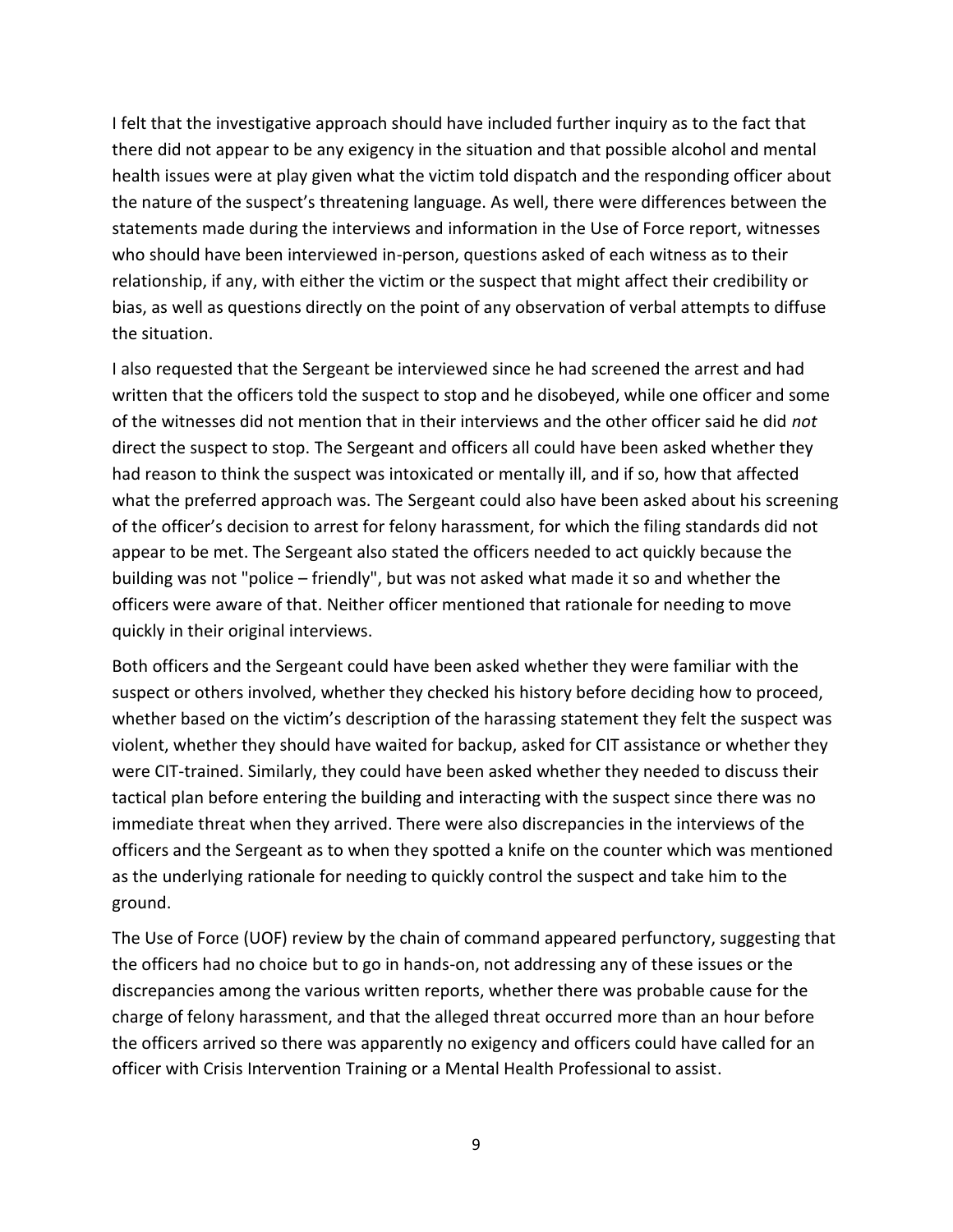In my view, there was an opportunity to assess the tactical decisions, the screening of the arrest and Use of Force, whether the officers understood the legal basis for contacting the suspect and the lack of clarity in SPD policy as to when the Crisis Intervention Team or a Mental Health Professional should be called in to assist, and whether they should have been called in this instance.

I asked that the Operations Commander responsible for the UOF Review Board review this incident again, that any training include the Sergeant as well as the officers, and that the Professional Standards Section review existing protocols to more clearly address when officers should wait for CIT/MHP assistance.

Another case from last spring also involving a suspect/complainant with mental illness, multiple officers and Use of Force, provided another example of whether the screening Sergeant, the Use of Force Review Board and OPA all have a role in reviewing tactical decisions and best practices. I was concerned in this case that the officers were unclear as to whom the primary officer was and whether the officers "went hands-on" prior to verbal commands and prior to identifying themselves. Again in this case I felt the initial screening, the UOF review and the OPA investigation could have been more thorough and directed at specific issues of multiple officers physically engaging a suspect without clarity about which officer was making decisions, what kind of verbal communication had preceded physical interaction, what kind(s) of impairment the subject had, and whether the reporting was detailed and accurate. There was also a failure to note that property was mishandled, which we have seen happen in cases with multiple officers involved and a lack of clarity about roles and responsibilities at the scene.

During this incident, the suspect's face was pushed against the car hood and he was physically controlled in the holding cell. In my view, both constituted force that needed to be written up and reviewed. The UOF report did not mention either. It was also not clear that the officers identified themselves and attempted to talk with the suspect prior to physical contact. The Sergeant did not screen the arrest at the scene (although she did return the next day to do follow up interviews).

Officers were not asked whether they were trained in how to communicate when multiple officers use force and, if so, what the training and policy for those situations is. Fire Department personnel and the Sergeant involved also could have been interviewed. The Sergeant should have been interviewed as to why she did not screen the arrest at the scene, whether she noted that the General Offense Report property description didn't match the property entered into evidence, why the UOF report did not mention the pushing of the subject's head on the car or the actions in the holding cell, why the box for subject impairment wasn't checked in the UOF report, and whether the officers were clear who was the primary officer.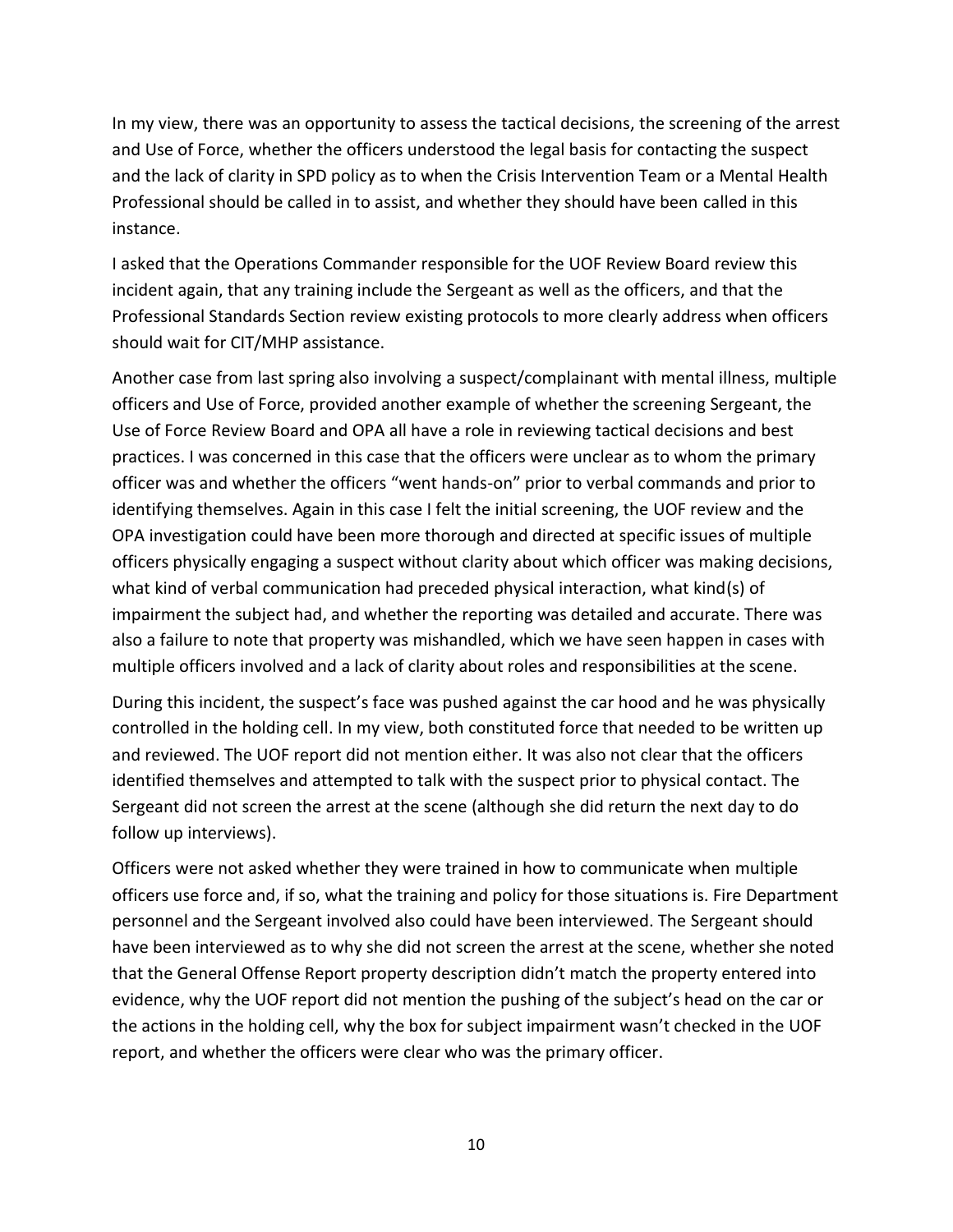This was another case where I asked the Operations Commander and UOF Review Board to address the issues raised, particularly the thoroughness of UOF and incident reports, on-site screening practices by Sergeants, communications and clarity about primary officers when multiple officers use force, and reviewers assessing the entirety of the incident to consider whether there are tactical decisions that led to force or the amount of force being used.

A third case involved an allegation of excessive force that was not borne out but highlighted a Use of Force reporting issue I have raised before. Where officers and others screening an incident do not believe reportable force was used, they do not complete a UOF report. But officers are also trained never to detail force in their General Offense Report (GOR), the theory being it should instead be detailed in the UOF report. So if there is not a UOF report, any physical interaction not seen under policy as required to be reported – push, shove, take down, multiple officers grabbing arms to cuff – is not detailed anywhere – but a third party observer and the subject would likely consider that level of physical interaction to be 'force'.

In this case the officer whom the complainant had accused of unnecessary force did not reference in his GOR any use of a "counter-joint technique" or a struggle with the subject that arose when officers were dispatched to the Seattle Children's Home (SCH) regarding a disturbance. After officers addressed the disturbance and the youth was being led away by SCH staff, the youth had assaulted a staff member.

The initial Sergeant indicated he would write the UOF report, but another Sergeant was asked to do so instead. He determined that, because there was no reportable use of force, there was no need for him to interview the complainant or witnesses. He noted that ICV and audio of the incident existed and included statements from the officers involved. The incident was reviewed and approved by the Precinct Commander, UOF Review Board, and the Patrol Operations Commander.

After reviewing the preliminary OPA investigation, I noted that the reporting Sergeant had failed to provide the name and contact information for the nurse at Harborview who initiated the call or the two witnesses, that he did not speak with medical staff at the hospital when he was there to take the subject's complaint of injury and that his statement was not written until several days later. Also, there was no indication as to why the Sergeant and acting Sergeant, who both screened the arrest, or the witness identified by the reserve officer in his interview, were not interviewed. Some other more minor corrections were needed as well.

Though I agreed with the finding that the force used was Lawful & Proper, the case highlighted some deficiencies in the UOF review process. A new policy regarding UOF review and the roles of the various reviewers was issued after this incident.

A case originally recommended for classification as a Supervisor Action (SA) highlighted another aspect of the debate over the breadth of OPA's role that I have mentioned in previous reports.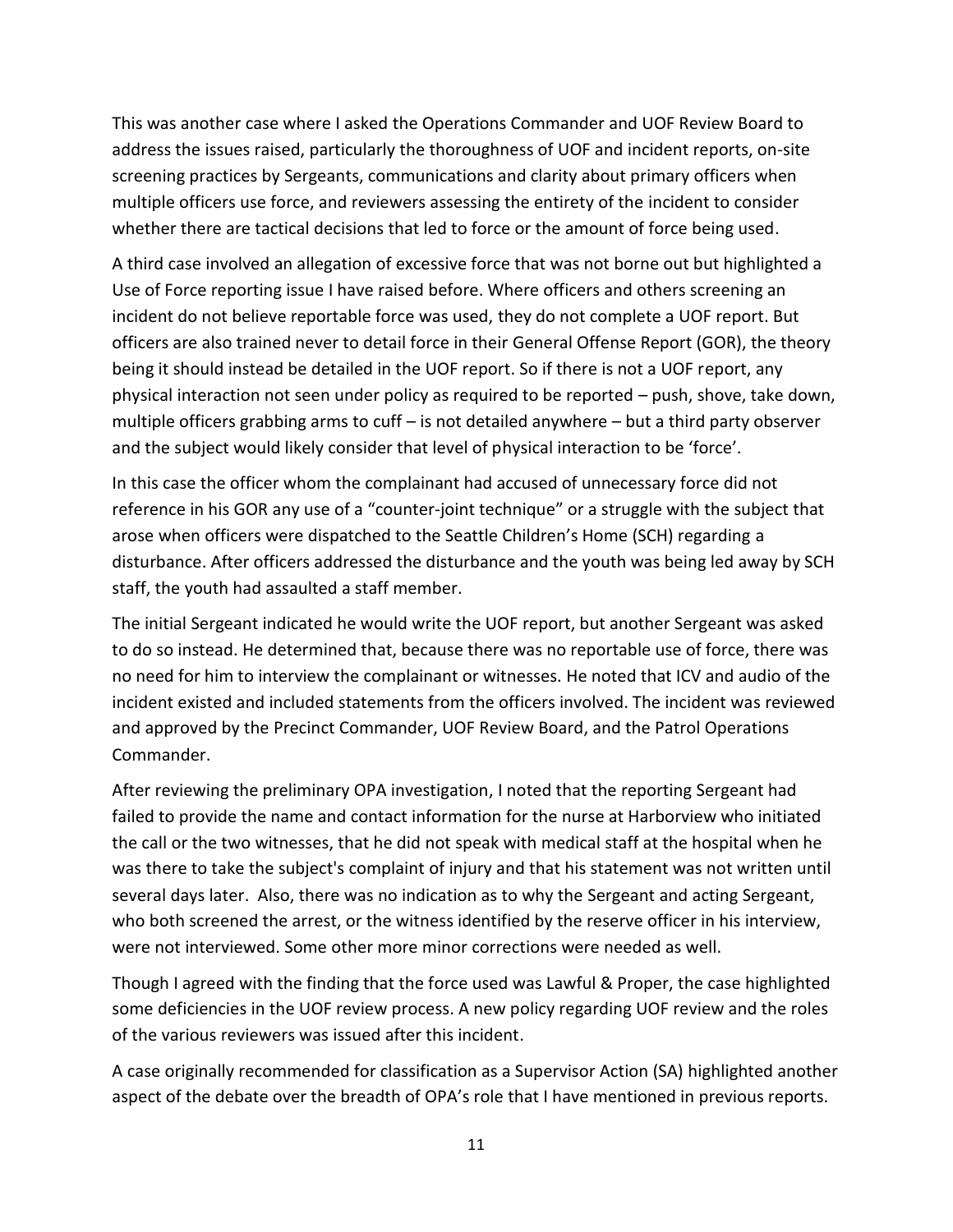Some argue that OPA's role is to address whatever complaint has been made and that to go beyond that is a "fishing expedition". My perspective has been that this approach is not consistent with public expectations with regard to accountability and also puts an unfair burden on the complainant to be able to articulate his or her concern in a way that comports with the Department's Policy Manual. I view OPA's role as having a responsibility to assess the entirety of the interaction at issue and follow up on any aspect of it that needs to be addressed, regardless of whether the complainant has noted it.

In this case, the complainant's initial statement seemed to infer other issues not directly alleged. She had alleged that she was standing in her front yard observing officers interact with youth suspected of a theft and that the officers were rude and unprofessional to her. I reviewed the In-Car Video (ICV), which showed a number of officers interviewing two African American teenage boys in the street (in front of a patrol car) in a residential neighborhood in response to a 911 call about a package having been stolen from a front porch by a group of boys. Watching the ICV, I had concerns about professionalism, including the appearance of "bullying" due to the number of officers interacting with the two juvenile subjects, the number of police cars on the scene, the race of the officers vis-a-vis the subjects, and the wearing of sunglasses, hands on hips or weapons, the verbal interaction with the juveniles and the complainant, and the apparent lack of oversight at the scene by the Sergeant. I asked that the case be reclassified for investigation, that allegations be added to cover the interactions with the juveniles in addition to the complainant, and that other officers on the scene and the Sergeant be named so that everything could be addressed.

I asked that the investigation look at the nature of the officers' interaction with the juveniles (there was reference to strip searches, officers' comments along the lines of "You deaf?"; "pussy/going to cry now?" and so forth), how the bystander/witness (the complainant, also African American) who was concerned for the youths' well-being was treated (that no one, including the supervisor, asked her what her concerns were and instead saw her simply as a loud, interfering person to be directed away), the apparent lack of a Miranda advisement, and the totality of the interaction, including the role of the supervisor.

It appeared that there was not an investigative plan reviewed at the assignment of the case that addressed these issues. The case was then reassigned to a different investigator late in the process (due to a staff change), at which point the investigative plan was apparently not reviewed with the new investigator. As a result, the investigator focused only on the possible use of profanity and rudeness in the interaction with the complainant, which is what she had originally alleged.

Regarding the interviews, if one agrees that the role of OPA is to address the totality of the interaction and help improve practices of officers and supervisors, then the officers should have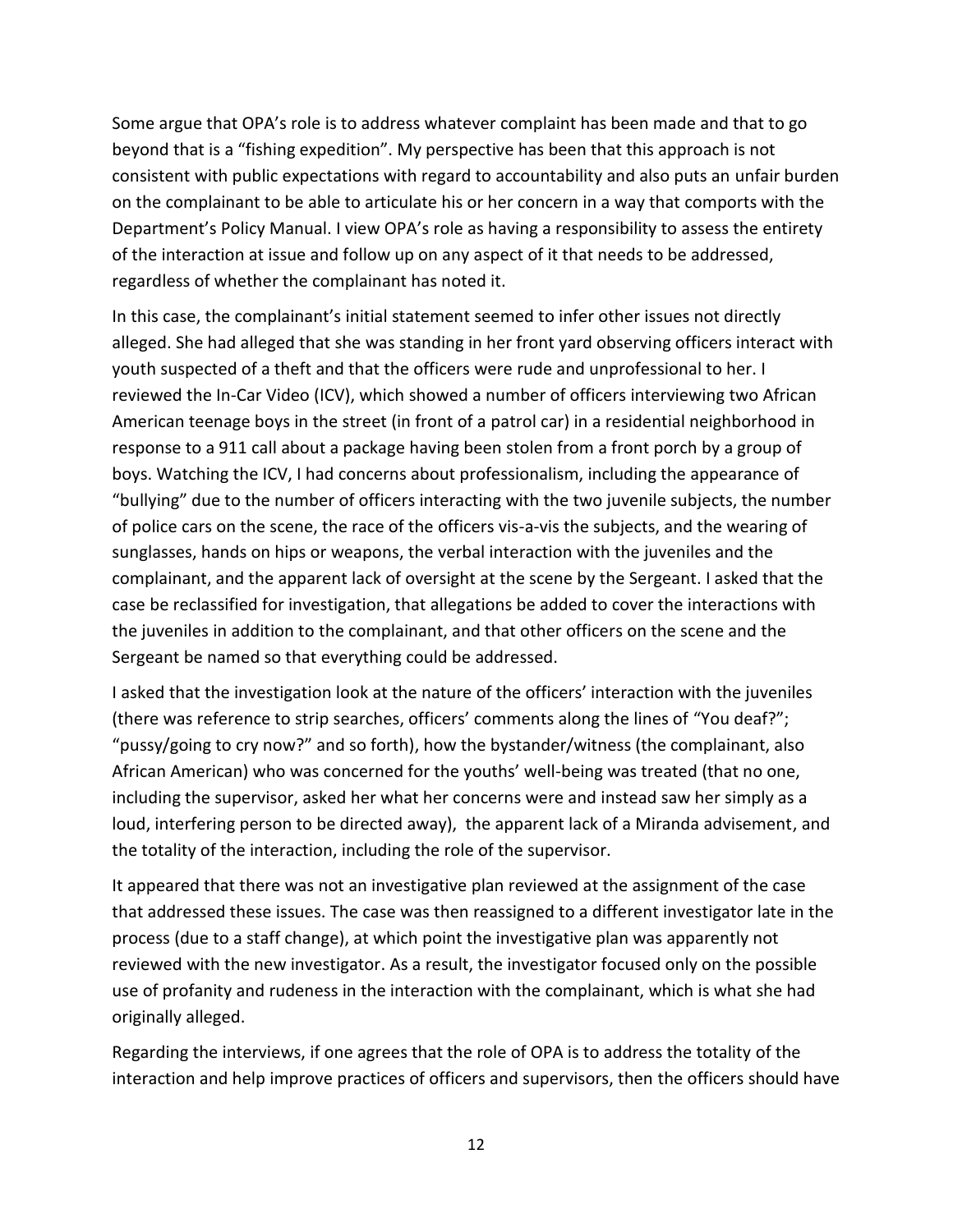been shown the video and asked whether their interactions were professional, whether they saw any problems with the way in which they interacted with the teenagers, if, or when, they gave a Miranda advisement, and whether there was timely parental notification.

They also should have been asked whether they could see what might have led the complainant to come out into the yard to ask what was happening and whether they could have taken other steps to understand her concerns. To the contrary, one officer commented that the neighbor/bystander/complainant needed to be treated the way she was because she was a possible threat, that she could be "calling in all her buddies." That is precisely the kind of assumption (often then leading to tactics that lead to escalation) that should have been pursued in the interview.

Also needing to be addressed in the analysis and final disposition were verbal comments by officers to the juvenile subjects, including one officer's self-described banter about "black people being good runners", the threat to strip search the juveniles as a way to try to get them to talk, and an inappropriate comment in the interview made by the Guild representative.

Regarding the allegation of profanity, the named officer stated in his interview that he spoke with other officers who were at the scene and "none of them" heard him swear. He was then asked which officers were those, and named only one officer. It should also have been noted that all employees are specifically ordered not to discuss OPA investigations. I noted there were several leading questions or questions where the investigator provided the information and informality in email correspondence and interview that was not appropriate in tone and content. Additionally, the Sergeant should have been named and interviewed and the issue of supervisory responsibility formally addressed by OPA.

A case involving use of pepper spray at a demonstration/street party highlighted the system recommendation noted above for the need to have an objective and expeditious way to ascertain what training an officer has had so as to be able to determine whether his or her actions were consistent with the training (and thus whether perhaps it is the training that needs to be addressed first and foremost). The complainant also alleged that there were batons used, shoving occurred, an officer said "stupid Dyke" and an officer refused to explain how to file a complaint. One concern was that the incident occurred soon after the Department had announced that as part of its 20/20 plan, policies governing use of pepper spray in demonstration management would be changed. The way in which the pepper spray was used in this case did not appear to be consistent with what the Department articulated. However, at the time of the incident (June 2012), the Department's demonstration management policy had not been revised. A new policy was issued the following October.

While the investigative interviews of the officers at the scene were thorough, I asked whether it might help to interview training personnel, show them the video and ask whether the use of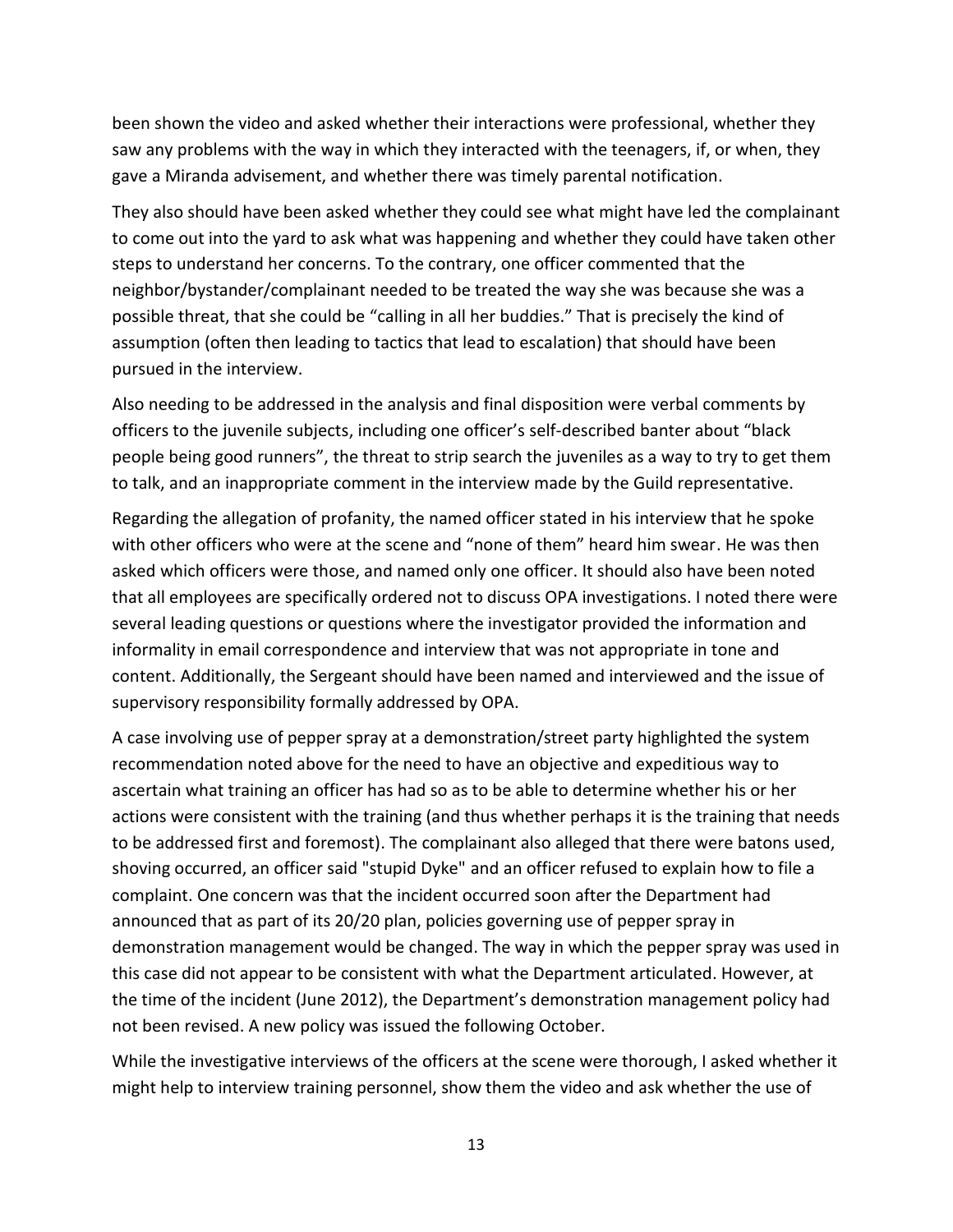pepper spray was consistent with training and tactical considerations for that type of incident. Secondly, the review notes of those supervisors in the chain of command who had reviewed the force had seemed to indicate that they thought the actions were outside of policy, so they needed to be interviewed. The Captain was then interviewed and stated his notes were not intended to indicate that he believed the officer acted outside policy, but instead were intended to reflect his concern that the two sets of policies governing demonstration management and UOF created ambiguities. Also raised was that the individual who used the force was a Lieutenant who gave direction to the Sergeant who wrote the UOF report, so that is why the Sergeant did not order him to provide a statement. I expressed concern as to how that approach to review of force (where a Sergeant is reviewing the conduct of a superior and not able to require a statement from him) could be considered robust, thorough or appropriate.

The issues identified by this incident were to be further reviewed by the Use of Force Review Board and the Professional Standards Section to address these problems.

Failure to complete an accident report was at issue in a case where two officers responded to a traffic accident involving a bicyclist and a car, gathered information at the scene and then one of the officers completed a Police Traffic Collision Report (PTCR). The call was cleared indicating there had been an accident investigation, a report taken, and a traffic citation was not issued. The bicyclist made several requests to obtain a copy of the accident report for insurance to cover his medical costs, including calling the Sergeant, and never received a response. He filed an OPA complaint about the failure to write a report. The named officers were interviewed, but I requested that the Sergeant to whom the report had supposedly been submitted also be interviewed. Those interviewed stated that the collision report had been written and put in a box for a Sergeant to review. The Sergeant stated that he never saw it. It apparently was lost at some point and one of the officers wrote another PTCR a month later.

The Department should generate these reports electronically, instead of in hard copy. This case also provided yet another example of why each officer must have a single, clearly identified supervisor who works the same schedule as the officers they supervise.

In this instance, minor as it was, the Sergeant the bicyclist called to find out what had happened to the report had no knowledge of it and was not able to answer questions about why no citation had been issued. I have recommended in prior reports that the Department require either the Sergeant screening an incident or the supervising Sergeant to be the Sergeant who reviews and signs off on any related report, unless circumstances do not allow it.

Several cases highlighted the problems presented by the contractual requirement that when a complaint is made to OPA that might involve criminal conduct, OPA must first refer it to SPD's Criminal Investigation Bureau for the criminal investigation, is not allowed to communicate or cooperate in that investigation, and only when that investigation is complete can OPA begin its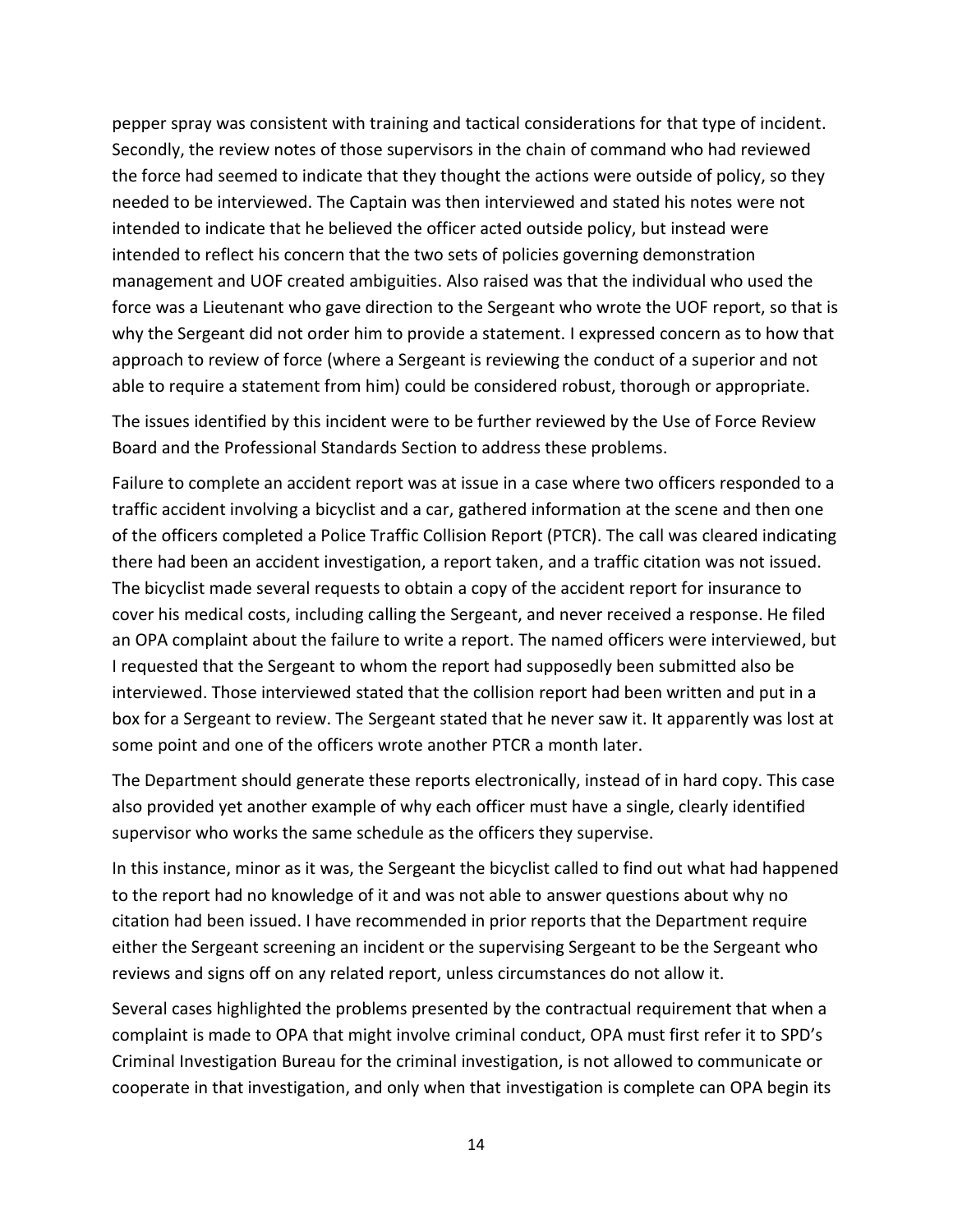investigation.<sup>10</sup> In my view, this process can and has resulted in delayed and at times less thorough investigations given the competing demands of other investigations already ongoing in those units; and, ironically, these are cases where if the allegations are true, the violations would be more serious than those over which OPA has complete investigative control.

In one case, the named officer, now retired, was in a King County courtroom observing proceedings related to a burglary at his house. The complainant in the case had been listed as a "subject" in the follow up report regarding the burglary. He was in the courtroom with family members regarding his arrest for a different burglary. He and his family members were sitting in front of the officer. The complainant and witnesses stated that the officer whispered to him to "keep smiling" and "If you (the complainant/burglary suspect) go outside I'm going to kill you and choke you to death." The officer also took a picture of the complainant and family and was in a section of the courtroom reserved for on-duty officers. The Department's Criminal Investigation Section investigated the alleged threats, and the King County Prosecutor's Office reviewed the case, concluding "that the facts would not meet their filing standards for a charge of either felony or misdemeanor harassment." The officer, having since retired, would not provide a statement to OPA.

I was concerned about several aspects of the investigation. There was no indication in the follow up or summary as to why the father and sister who were identified in the complainant and witness interviews as having heard the alleged threat were not interviewed. Similarly, neither the witness nor the prosecuting attorney were asked for the name of the defense attorney whom they identified as having been immediately told of the alleged threat and then discussing it with the prosecuting attorney. Nor was there any indication of why the defense attorney was not interviewed. The Courthouse sign-in sheet was included as an exhibit, and stated that only officers on official business may keep their weapon; while officers on personal business must check their weapon. Since at least two witnesses testified that the named officer was wearing his weapon on his person in the courtroom, I asked that the file indicate whether this exhibit had any bearing on the question of whether the named officer was acting in an official capacity at the time of the alleged threat. Likewise, whether the hours/time worked file for the named officer had bearing on whether he was on or off-duty, given his shift hours and his rank. There were some other issues, including that it did not appear that either the complainants or witnesses were offered the opportunity of in-person interviews by OPA. Both complainants were together at the time of the telephone intake, a problem noted previously.

 $\overline{\phantom{a}}$ 

 $^{10}$  And because the referral by OPA is internal to SPD, the contractual limitation of 180 days to complete the investigation continues to run, meaning OPA is permitted only to use whatever time is left within that window to complete their investigation.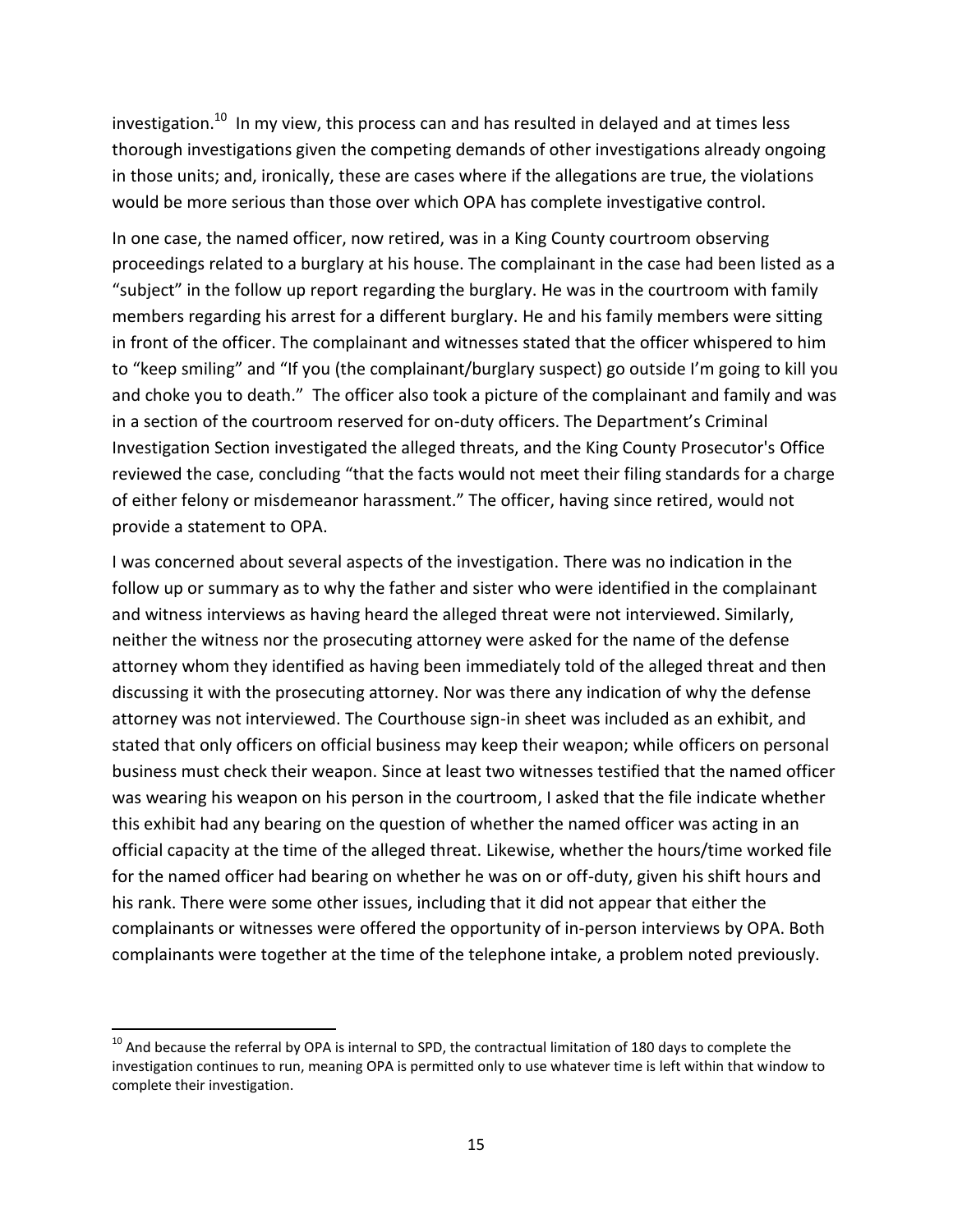In another case, the complainant, whom the named officer had arrested, alleged the officer seized from him at the time of his arrest a state-issued Electronic Benefits Transaction (EBT) card and used the card on multiple occasions to fraudulently obtain cash. The Department's Fraud, Forgery, and Financial Exploitation Unit conducted a criminal investigation and concluded there was no evidence of any misconduct by the named officer. They took so long with the case that the 180-day deadline was missed<sup>11</sup>. The totality of their investigation was to determine that the officer could not have done it because some of the fraud occurred prior to the officer arresting the complainant and the complainant being in jail. While those facts did undermine the details of the complainant's allegation, that certainly was not conclusive. OPA received the case back and through a GPS analysis determined conclusively that the officer was on duty in other parts of the city at the time the EBT card transactions occurred.

The allegation in another case was that the complainant was stopped for a drug transaction, the officer took \$2100 from his wallet and said he was taking it as part of the drug forfeiture. The complainant said he was not arrested, he was given a business card by the officer but lost it, and refused to cooperate with OPA after the initial allegation was made. He was not clear whether it was an SPD, King County or other officer. At a minimum, the criminal investigation should have included a search for video nearby to see if the complainant was where he asserted he was, or perhaps show him a photo montage of possible officers to see if he could identify the officer, refused to identify the officer, or picked out someone whose description did not match his allegation. The interview as part of the criminal investigation of the Sergeant who supervised bike officers in that location was not thorough. And the possible State Patrol officer was not interviewed at all (a supervisor asked him about it and he said it was not him, so no interview was conducted by the criminal investigators).

For a case involving an allegation of possible sexual assault of a minor in another county, I felt that the criminal investigation was not sufficiently thorough with regard to the mother, who had not been asked whether and when the daughter may have told her of inappropriate touching as had been alleged by the daughter, and that the officer needed to be reinterviewed. The resulting additional interviews were done, but several months had since passed and the allegation was neither proved nor disproved.

A search of a home was at issue when officers were dispatched to a call from a teenager reporting she had located her missing cell phone (via a GPS tracking device) at the neighbor's house. The complainant was the homeowner and mother of the 15-year old girl who was at the house when the officers arrived. The complainant was not there. The officers spoke with the daughter about the missing cell phone and entered the house without permission. Both the Director and I were concerned that there was insufficient evidence to support a warrantless

 $\overline{\phantom{a}}$ 

 $11$  Since the allegation was proven to be unfounded, missing the 180-day deadline did not affect the ability to impose discipline.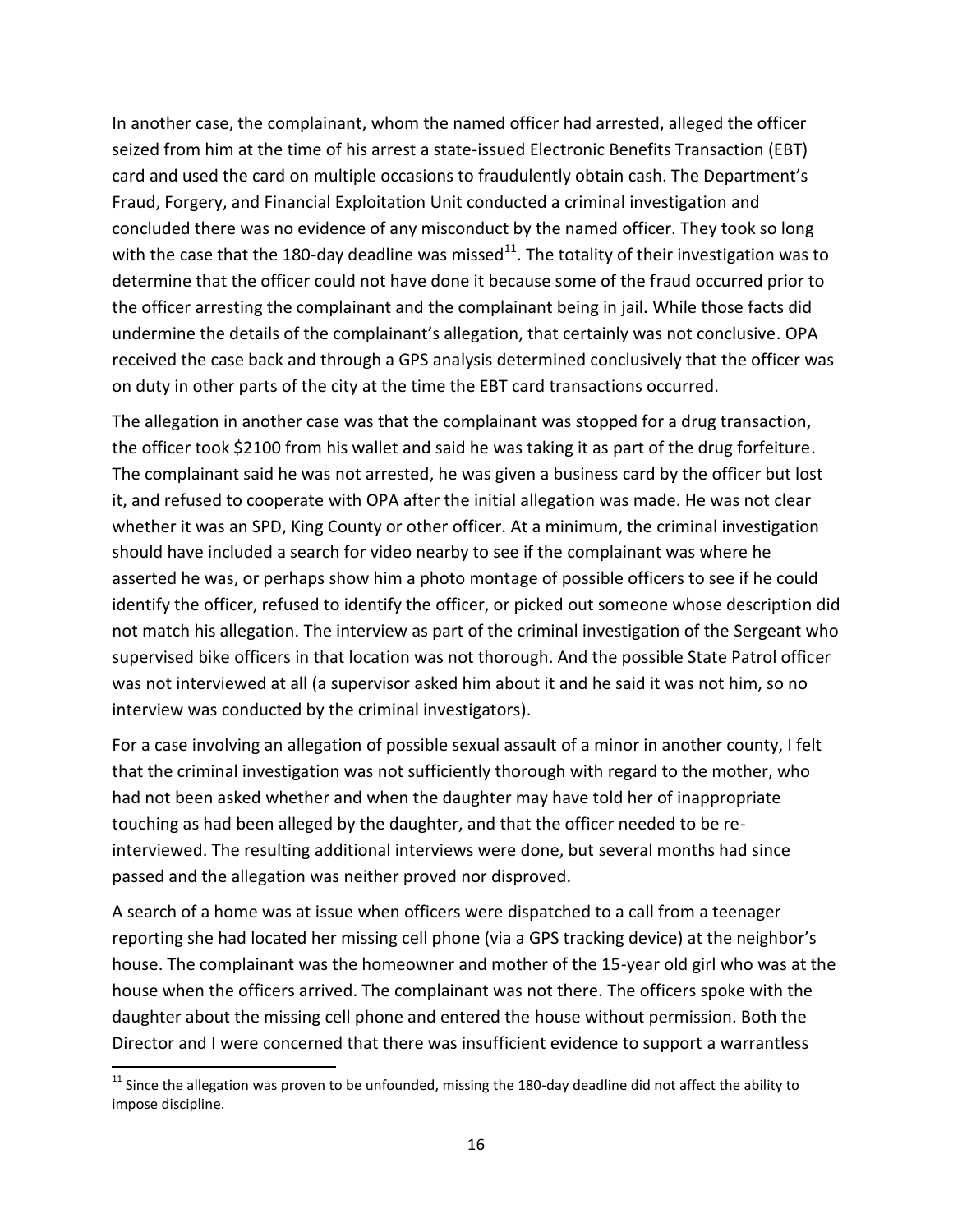search under the circumstances of the case. Both officers said they suspected that the young people who were in house might have been trespassing, and stated that provided a basis for entry. Neither officer identified an emergency or other exigent circumstance. The line of command that reviewed the case also felt that the search was proper, which led to a decision not to sustain the allegation against the officers, but instead direct training referral for the officers and a precinct-wide training.

In a case where two SPD officers were helping King County Metro Transit Police deputies respond to a report of an assault on a Metro bus driver, the officers arrived after the deputies had already taken the suspect into custody, for allegedly assaulting the bus driver. One officer assisted the deputies in placing the suspect into the backseat of the deputies' patrol vehicle. It was later alleged that the officer punched the suspect in the face while he was in the backseat. The physical evidence (the suspect's bruises were on the side of the face that was facing away from where the officer allegedly punched him) indicated the injuries likely occurred during the physical altercation with the deputies taking the suspect into custody on the bus prior to SPD officers arriving. It would have been helpful for the investigator to try to enhance the available video/audio. Also, given the number of interviews, this would have been a good case to lay out in the summary each of the significant points made in the interview statements, the physical layout of the subject in the car and note whether the named officer was left or right-handed.

In a case stemming from a traffic stop where the In-Car Video (ICV) was turned off after having been on both before and after the incident, I requested that the investigator add an exhibit providing evidence as to the officer's ICV training and note in the case summary that the officer acknowledged in his interview that he never updated his Mobile Data Terminal (MDT) with ICV information and often did not upload ICVs at end of shift.

For a complaint involving a pedestrian who felt the officer over-reacted when the complainant walked near a construction area, one of the issues was that the complainant had not noticed the signage due to it being hard to spot. The investigation could have been further improved by including photographs of signage at the construction scene and a site map, in addition to the interviews. Because there was otherwise enough evidence without it, and the complainant, pleased with the follow up that had already occurred did not want mediation or further investigation, I did not require it but instead recommended the investigator be aware of the potential value of photographic evidence and site visits in future cases.

Where two officers had interacted with a 16-year old youth downtown at 1:00 am who had called 911 to report someone had grabbed his cell phone, I wanted the investigator to address whether any effort was made for parental notification. The investigator should have inquired as to the officers' understanding of Departmental policy regarding the obligations for notification, as well as inquired about the lack of clarity as to who was the primary officer, and when the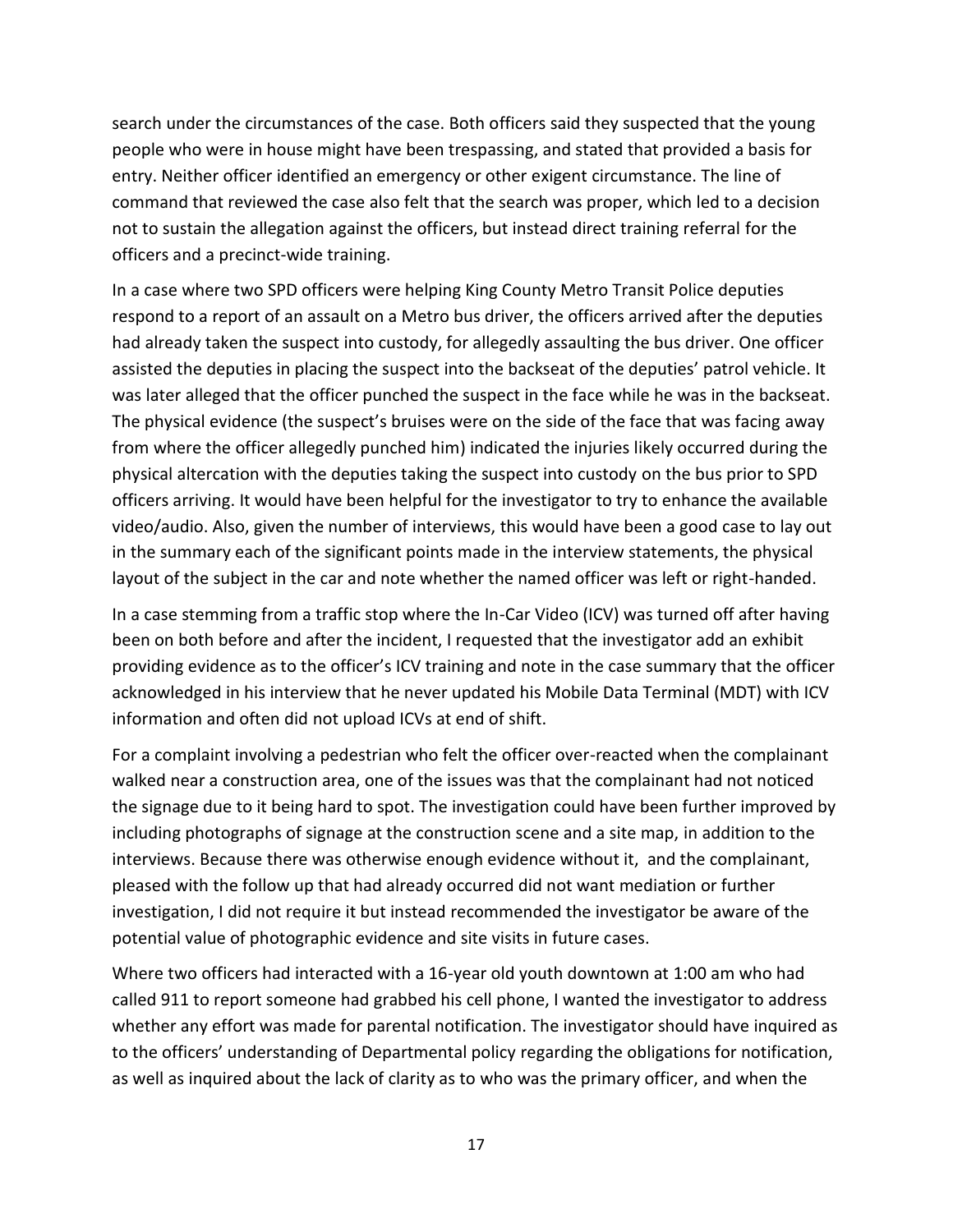writing of a GOR or other update and use of ICV is required. Additions were also needed in the case summary, including highlighting inconsistencies between interview statements. I also asked that the investigator request and include relevant information from the appropriate technology or fleet personnel since one of the officers stated that the problem was due to this particular vehicle.

This was one of the first interviews this investigator did, so additional feedback from the Lieutenant included how questions that were asked in a leading manner could have been asked differently, how not to suggest rationale for the interviewee's actions (or non-actions), to take care not to interject comments, the need to follow through on a series of questions to get a specific answer when responses are vague, and the need to make sure officers are always asked what their understanding of relevant policy is and whether in their view their actions (or nonactions) were consistent with policy (and if not, why not).

In a case where there was a witness seated on either side of the subject at the scene who later alleged excessive force was used, the file indicated the investigator had made two calls to try to reach the second individual, and had also asked the complainant for any other way to reach him. But there was no mention of the third individual or attempts made to contact him. The complainant had said in his interview that he did not know who the third person was, but the officer had noted his name and contact information in the report. At my request, the investigator followed up, but the third individual was unwilling to speak to OPA.

A parking enforcement officer (PEO) was the named employee in case where the complainant felt the PEO had behaved unprofessionally<sup>12</sup>. The investigator interviewed the complainant and the PEO, but the business owner at the site had also mentioned that others had complained about the PEO and might be willing to talk with OPA. The investigator had asked the business owner to have any of these possible corroborating witnesses contact OPA. When none did, the preliminary investigation concluded with just the interview of the PEO and the complainant. I requested that the investigator follow up again with the business owner, and an additional corroborating witness provided a statement.

I disagreed with a finding of Training Referral in a case involving an allegation of mishandling property. I would have sustained the allegation, based on the officer's actions of placing the complainant's wallet on a retaining wall ledge above his head where he could neither readily find it nor control it, as opposed to putting it directly into his hands or pocket, particularly given the complainant's level of intoxication.

In two cases during this reporting period, one involving accessing a database for personal use and one involving notification of parents where a minor was involved, the incorrect manual

 $\overline{\phantom{a}}$ 

 $12$  Normally a complaint of rudeness would be referred for Supervisor Action rather than for an investigation, unless there is a more serious concern, or the employee has a history of complaints.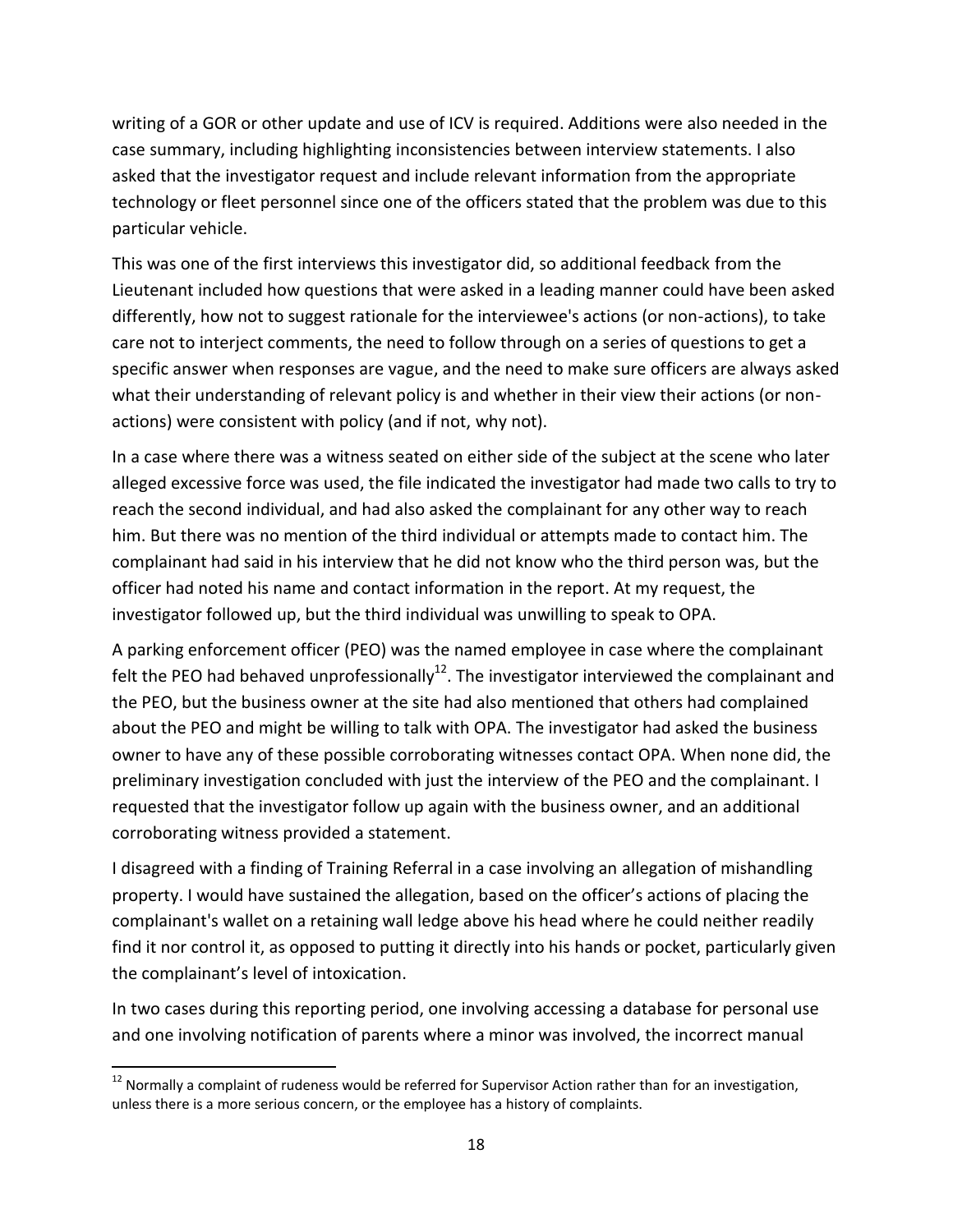sub-section was cited in the notice to the officer so discipline could not attach, per the contract with the Seattle Police Officers Guild (SPOG). Training was ordered in each case. And in a third, the 180-day deadline also mandated by the contract was missed with regard to a DUI allegation because of an incorrect date used for the entry of the court judgment. The allegation was sustained and the Department took steps to address the issues via a settlement agreement.

A case that involved a required strip search at a precinct was referred to the Professional Standards Section to see if the Department needs to update its procedures and/or training on how to conduct these types of searches because the supervisors who had been interviewed stated there is only a general understanding of the approach to be taken. And a case alleging that a PEO worked an off-duty flagging job on a furlough day, which was bracketed by 3 work days she reported as sick time, highlighted the need to clarify that particular policy.

## **Other Auditor Activities**

In addition to the work discussed above, during this reporting period, I also observed a training on "Race: the Power of an Illusion" led by the City of Seattle Office for Civil Rights. This training is part of the Race and Social Justice Initiative training for all City employees, but was done with SPD officers and members of the community together at a community facility.

I also observed a new impact weapons training held at the precincts. The Department is using a shorter training module approach that allows a trainer to be at the precinct throughout a shift for small groups of officers to cycle through. This makes it possible for more officers to attend without pulling them off the street to attend an off-site training. The focus of the training was how to use batons. While the training was intended to emphasize the techniques for proper use, I would have preferred to see that each training module begin with a reminder of the importance of verbal de-escalation skills and the factors to consider prior to using this weapon, before explaining proper techniques and impacts.

At the Washington State Criminal Justice Training Commission, I observed a training hosted by the Commission and the King County Sheriff's Office on essential interaction skills for law enforcement. The training included several real-world scenarios that provided participants an opportunity to see the effectiveness of good communication skills both for resolving problems and for officer safety.

Finally, I attended the annual conference for the National Organization for Civilian Oversight of Law Enforcement (NACOLE), which had a number of excellent presentations, including an examination of police response to public protests, a workshop exploring oversight practices in response to critical incidents, a review of officer-involved shooting investigations, federal intervention in local policing and the legal implications surrounding use of social media.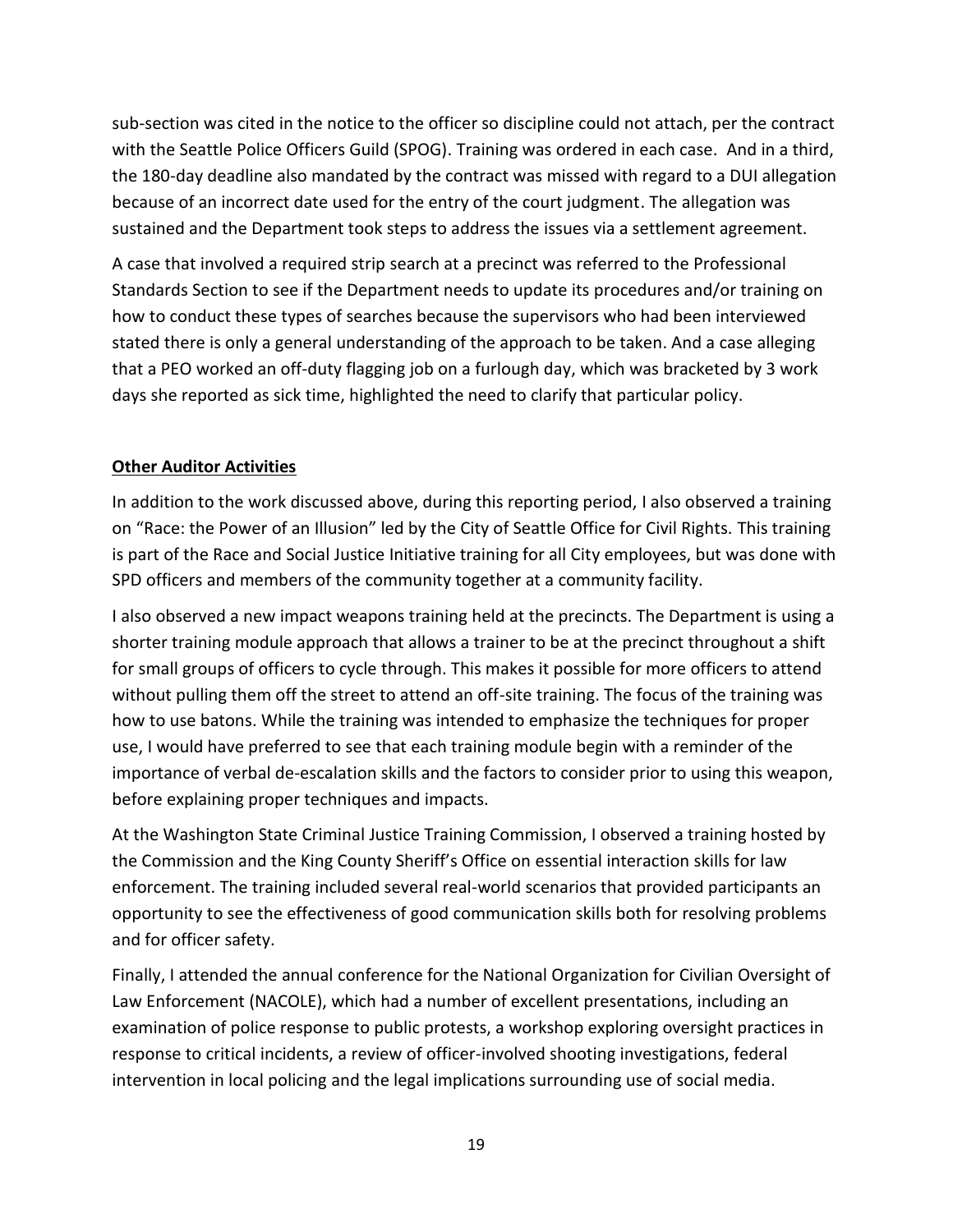## **OPA Auditor Semi-Annual Report June – December, 2012 Appendix A: OPA Auditor Recommendations as of Dec 31, 2012**

|                | <b>Recommendations-</b>                                                                                                                                         | <b>Date Recommended</b> |
|----------------|-----------------------------------------------------------------------------------------------------------------------------------------------------------------|-------------------------|
|                | <b>Training &amp; Human Resources</b>                                                                                                                           |                         |
|                |                                                                                                                                                                 |                         |
|                |                                                                                                                                                                 |                         |
|                |                                                                                                                                                                 |                         |
| $\mathbf{1}$   | Return to the unity of command approach to shift assignments (rather than the in-squad relief system) so that                                                   | 1st Q 2011              |
|                | Lieutenants and Sergeants are working together with their officers regularly, and that every officer has an assigned and<br>consistent Sergeant.                |                         |
| $\overline{2}$ | Clarify what Sergeants are expected to do, for what they will be held accountable and how success will be measured.                                             | 1st Q 2011              |
|                | Provide necessary tools and training for priorities such as Use of Force (UOF) review; probable cause to stop; search &                                         |                         |
|                | seizure; verbal communications skills; obligation for an officer to identify him/herself; best practices for use of ICV;                                        |                         |
|                | review of General Offense Reports (GORs); screening arrests; and how to address problems in performance.                                                        |                         |
| 3              | Develop opportunities for mentoring and transition of knowledge as those with expertise across the department retire.                                           | 4th Q 2010              |
| 4              | Look for other ways for newer officers to be less isolated and have additional coaching and mentoring during first year.                                        | 2nd Q 2011              |
| 5              | Develop ways to better utilize exemplars in the Department to mentor, coach and increase opportunities to share and                                             | 1st Q 2011              |
|                | highlight best practices.                                                                                                                                       |                         |
| 6              | Supervisors, command, field training officers (FTOs) and training staff should use In-Car Video as a teaching tool for                                          | 4th Q 2010              |
|                | individual officer coaching; roll-call and departmental scenario training, performance appraisal, review of force,                                              |                         |
|                | promotional and hiring exams and other learning opportunities (and not limit its use to disciplinary investigations).                                           |                         |
| $\overline{7}$ | Review recruiting, hiring, testing and promotional criteria to ensure each is aligned with most important skills sets                                           | 4th Q 2010              |
|                | needed based on issues and trends seen by OPA, FTOs, training personnel, supervisors and command (e.g.,<br>communications skills, judgment, maturity, empathy). |                         |
| 8              | Review hiring and promotional practices so that judgment, performance and skills are the prerequisite to testing, not                                           | $4^{th}$ Q 2012         |
|                | the other way around, and that those without the requisite skills are not promoted, regardless of test scores.                                                  |                         |
| $\overline{9}$ | Implement a standard practice for a robust information-sharing loop among training, hiring, recruiting, legal, OPA, H.R.,                                       | 2nd Q 2011              |
|                | Law Department, Precinct and command staff to maximize use of what each is seeing, spot trends, red flags and                                                   |                         |
|                | needed adjustments for training, hiring and promotions.                                                                                                         |                         |
| 10             | Follow up on post-investigation employee reviews at the Precinct level with supervisors and command staff to assess                                             | 2nd Q 2011              |
|                | what intervention has been done to date, effectiveness, and any suggested changes to recruiting, hiring, FTO training                                           |                         |
|                | as a result.                                                                                                                                                    |                         |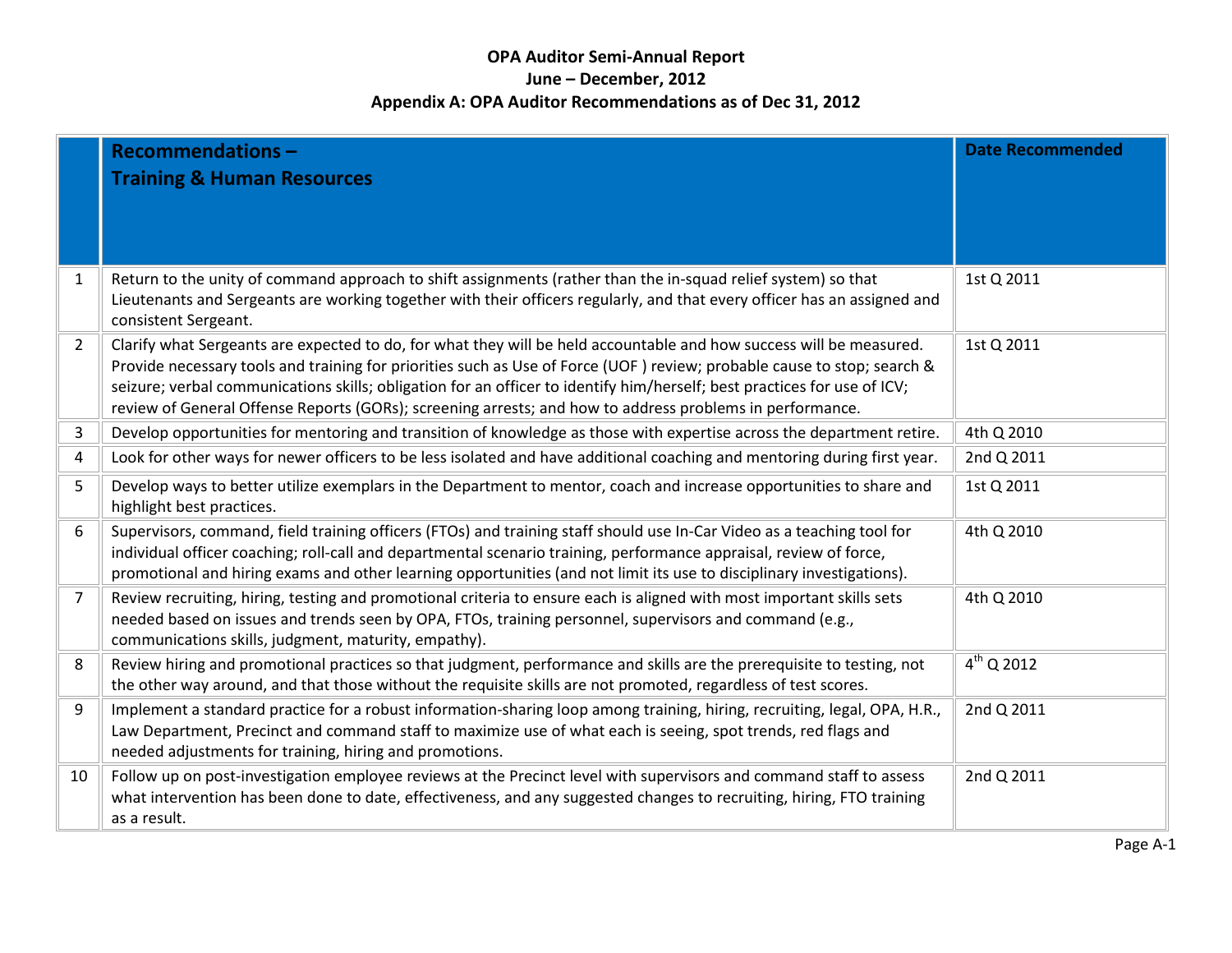|    | <b>Recommendations-</b>                                                                                                                                                                                                                         | <b>Date Recommended</b>                      |
|----|-------------------------------------------------------------------------------------------------------------------------------------------------------------------------------------------------------------------------------------------------|----------------------------------------------|
|    | <b>Training &amp; Human Resources</b>                                                                                                                                                                                                           |                                              |
|    |                                                                                                                                                                                                                                                 |                                              |
|    |                                                                                                                                                                                                                                                 |                                              |
|    |                                                                                                                                                                                                                                                 |                                              |
| 11 | Implement more swiftly and report out with clarity promised training enhancements. For each training, report when it                                                                                                                            | 1st Q 2011                                   |
|    | is actually starting, who is taking it, what the deadlines for completion are - e.g., LEED, Sergeants' training, BLEA<br>changes, Street Skills, on-line training, roll call scenario training; adolescent-focused /brain development training; |                                              |
|    | DARPA, etc.                                                                                                                                                                                                                                     |                                              |
| 12 | Work with executive and legislative branches to implement strategies for creating a segregated hiring budget to allow                                                                                                                           | 2nd Q 2011                                   |
|    | for year-to-year consistency in hiring at least 6-8 new officers and minimize bow-waves that can diminish ability to get                                                                                                                        |                                              |
|    | best qualified personnel, result in a disproportionate percentage of newer officers in patrol or result in pressure to<br>retain new recruits despite red flags.                                                                                |                                              |
| 13 | Reinstitute the policy regarding conduct unbecoming (CUBO), to address off-duty issues as well as performance                                                                                                                                   | 4th Q 2010                                   |
|    | concerns that do not fit neatly into a specific policy, but clearly reflect less than best practices.                                                                                                                                           |                                              |
| 14 | Command staff should more quickly acknowledge and take appropriate steps when possible misconduct does occur;                                                                                                                                   | 4th Q 2010                                   |
|    | and better communication with the public about institutional changes that have been or are being made, even with                                                                                                                                |                                              |
|    | required confidentiality of OPA investigations.                                                                                                                                                                                                 |                                              |
| 15 | Centralize and modernize the Department's secondary employment system.                                                                                                                                                                          | 4th Q 2010; 2 <sup>nd</sup> Q 2012           |
| 16 | Clarify Secondary Employment Policies as to whether a permit is required for secondary employment in a non-law                                                                                                                                  | 4th Q 2010 (and 2008)                        |
|    | enforcement capacity and issues of permits for retired personnel.                                                                                                                                                                               |                                              |
| 17 | Clarify Secondary Employment Policies with regard to secondary employment obligations for civilian employees,<br>including the prohibition against owning a private security firm.                                                              | 2008 & 3rd Q 2011; 2 <sup>nd</sup> Q<br>2012 |
| 18 | Clarify policies with regard to any employee who owns and/or operates a traffic scheduling company to which he                                                                                                                                  | 1st Q 2012                                   |
|    | subcontracts and then is paid to flag as off-duty officer.                                                                                                                                                                                      |                                              |
| 19 | Review the Department's Illness and Injury Policy to clarify 1) whether all volunteer activities are prohibited; and 2) the                                                                                                                     | 4th Q 2010                                   |
|    | hours employees are expected to remain at their place of recovery when out on sick leave.                                                                                                                                                       |                                              |
| 20 | Clarify the retaliation policy to ensure it covers retaliation for actions beyond the filing of an OPA complaint not                                                                                                                            | 2nd Q 2012                                   |
|    | otherwise covered by EEO policy and clearer delineates which types of workplace cases will be EEO as opposed to OPA                                                                                                                             |                                              |
|    | investigations.                                                                                                                                                                                                                                 |                                              |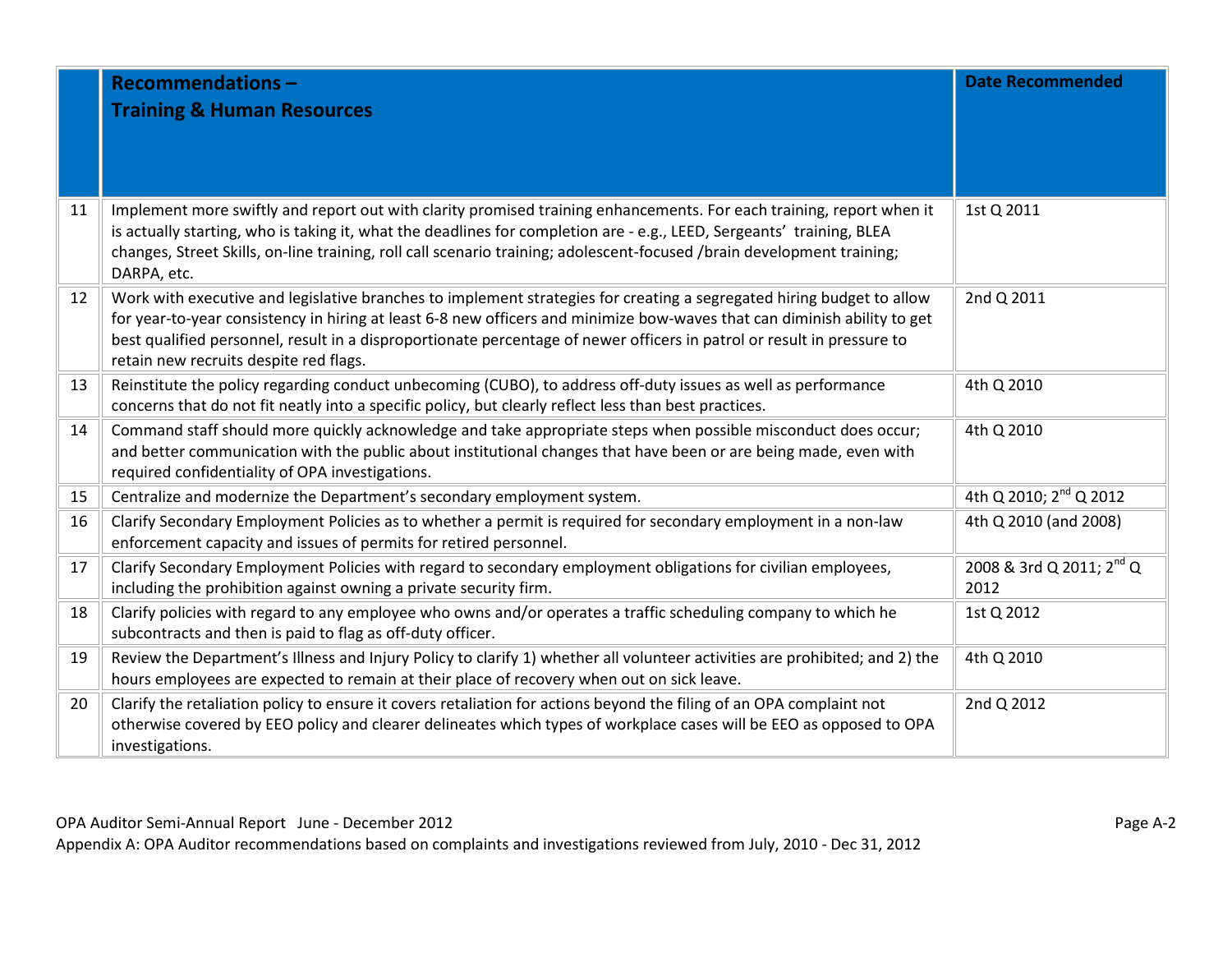|    | <b>Recommendations-</b><br><b>Training &amp; Human Resources</b>                                                                                                                                                                                                                                                                                                                                                                    | <b>Date Recommended</b> |
|----|-------------------------------------------------------------------------------------------------------------------------------------------------------------------------------------------------------------------------------------------------------------------------------------------------------------------------------------------------------------------------------------------------------------------------------------|-------------------------|
| 21 | Re-issue a directive as to the duty of all employees to report to their supervisor changes to their driver's license status<br>pertaining to expiration, revocation and/or suspension, along with noting the other bases for which reporting is<br>required.                                                                                                                                                                        | 1st Q 2011              |
| 22 | Clarify the policy with regard to wearing of SPD attire in personal I.D. photos such as a driver's license or passport.                                                                                                                                                                                                                                                                                                             | 1st Q 2011              |
| 23 | Clarify the policy with regard to use of a Precinct address for a driver's license.                                                                                                                                                                                                                                                                                                                                                 | 1st Q 2011              |
| 24 | Clarify the policy with regard to presentation of an SPD I.D. when an officer is stopped off-duty.                                                                                                                                                                                                                                                                                                                                  | 1st Q 2011              |
| 25 | Create a database of exemplary GORs, search warrants, etc. for easy use by officers (or other mechanism to help<br>improve quality as needed).                                                                                                                                                                                                                                                                                      | 2nd Q 2011              |
| 26 | Provide notebooks in the field for officers ('green notebooks' as used to exist prior to electronic version) in addition to<br>electronic version to make it easier for officers in their cars to look up most frequently used SMC, RCWs, etc.                                                                                                                                                                                      | 2nd Q 2011              |
| 27 | Implement an electronic database with accurate, comprehensive information of each officer's training history.                                                                                                                                                                                                                                                                                                                       | 4th Q 2012              |
| 28 | Change the Basic Law Enforcement Academy training for new officers where it is inconsistent with Seattle's training<br>and practices, particularly with regard to Use of Force, or if SPD remains unable to have the necessary changes<br>implemented due to the statewide nature of the training, much clearer and stronger articulation from SPD command<br>about what practices are not to be used despite the Academy training. | $4^{th}$ Q 2012         |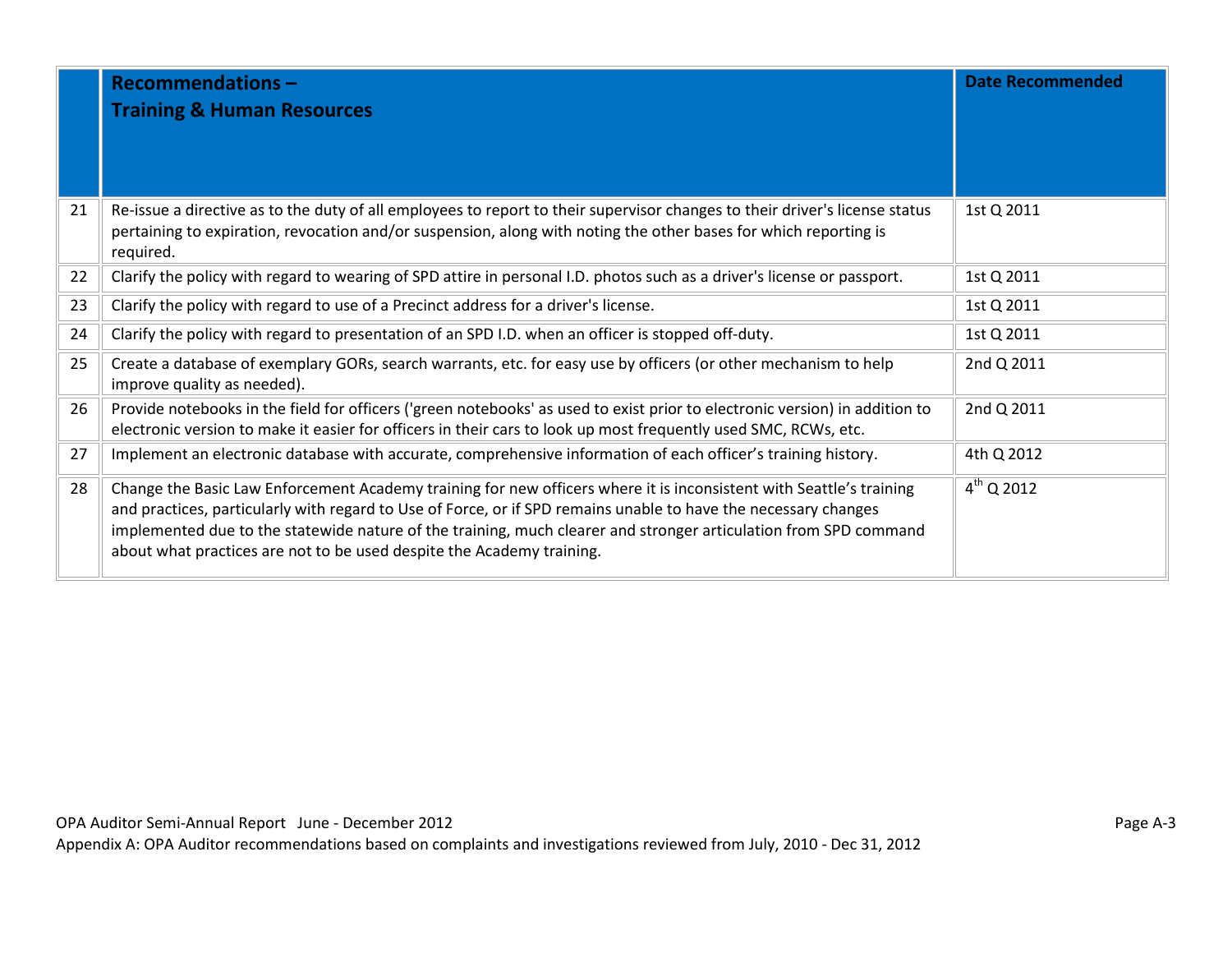|                | <b>Recommendations-</b>                                                                                                                                                                                                                                                                                                                                                                                                                                                                                                                                        | <b>Date Recommended</b> |
|----------------|----------------------------------------------------------------------------------------------------------------------------------------------------------------------------------------------------------------------------------------------------------------------------------------------------------------------------------------------------------------------------------------------------------------------------------------------------------------------------------------------------------------------------------------------------------------|-------------------------|
|                | <b>In-Car Video</b>                                                                                                                                                                                                                                                                                                                                                                                                                                                                                                                                            |                         |
|                |                                                                                                                                                                                                                                                                                                                                                                                                                                                                                                                                                                |                         |
|                |                                                                                                                                                                                                                                                                                                                                                                                                                                                                                                                                                                |                         |
| $\mathbf{1}$   | Implement ICV best practices. Maximize use of ICV so that it provides useful evidence as frequently as possible. Make<br>sure Sergeants are clear they are to ensure ICV is used as it should be and they are to do quality review (as they are<br>supposed to do in reviewing GORs). Address technical and training issues. Clarify policy. Use ICV as a scenario training<br>tool.                                                                                                                                                                           | 4th Q 2010              |
| $\overline{2}$ | Move forward with best practices for use of ICV - address training, policy and technical problems that are now well<br>documented, make it clear to officers and Sergeants what is expected.                                                                                                                                                                                                                                                                                                                                                                   | 1st Q 2011              |
| $\overline{3}$ | Officers should note in GORs that there is an ICV that provides visual and/or sound as required and if not, why not, i.e.,<br>to explain if there is a good rationale up front so OPA doesn't have to include an allegation and then investigate. (e.g.,<br>this incident was not ICV-recorded because)                                                                                                                                                                                                                                                        | 2nd Q 2011              |
| 4              | Officers need to note in their GOR which officer recorded the ICV to make it easier to find it.                                                                                                                                                                                                                                                                                                                                                                                                                                                                | 2nd Q 2012              |
| 5              | Finish training all officers who are still not ICV-trained as of 2012.                                                                                                                                                                                                                                                                                                                                                                                                                                                                                         | 2nd Q 2012              |
| 6              | Consideration should be given to a requirement that officers turn off car radios (i.e., radio stations, not dispatch) when<br>the ICV is activated for purposes of citizen interaction and transport of subjects who have been arrested. There are<br>two reasons for this: 1) it interferes with the ability to hear what is being said, which then allows an officer to say he or<br>she did turn on the ICV, even when the audio is then not useful; and 2) it can diminish the professionalism of the officer<br>when he or she is transporting a subject. | 2nd Q 2012              |
| $\overline{7}$ | Issue a directive and make clear in policy that officers should not be using any DOC van that is not ICV-equipped while<br>partnering with DOC.                                                                                                                                                                                                                                                                                                                                                                                                                | 1st Q 2011              |
| 8              | Add to ICV technical issues list the issue that when Sergeants log-in while at the Precinct and then get in a vehicle,<br>some believe the ICV system doesn't record them as logged in as it would have if they logged-in via the vehicle MDT.                                                                                                                                                                                                                                                                                                                 | 3rd Q 2011              |
| 9              | Add to ICV technical issues list the issue that if the vehicle is off for 45 minutes or more, the ICV can turn off<br>automatically, and then it takes a while to boot up so may not be usable quickly.                                                                                                                                                                                                                                                                                                                                                        | 1st Q 2012              |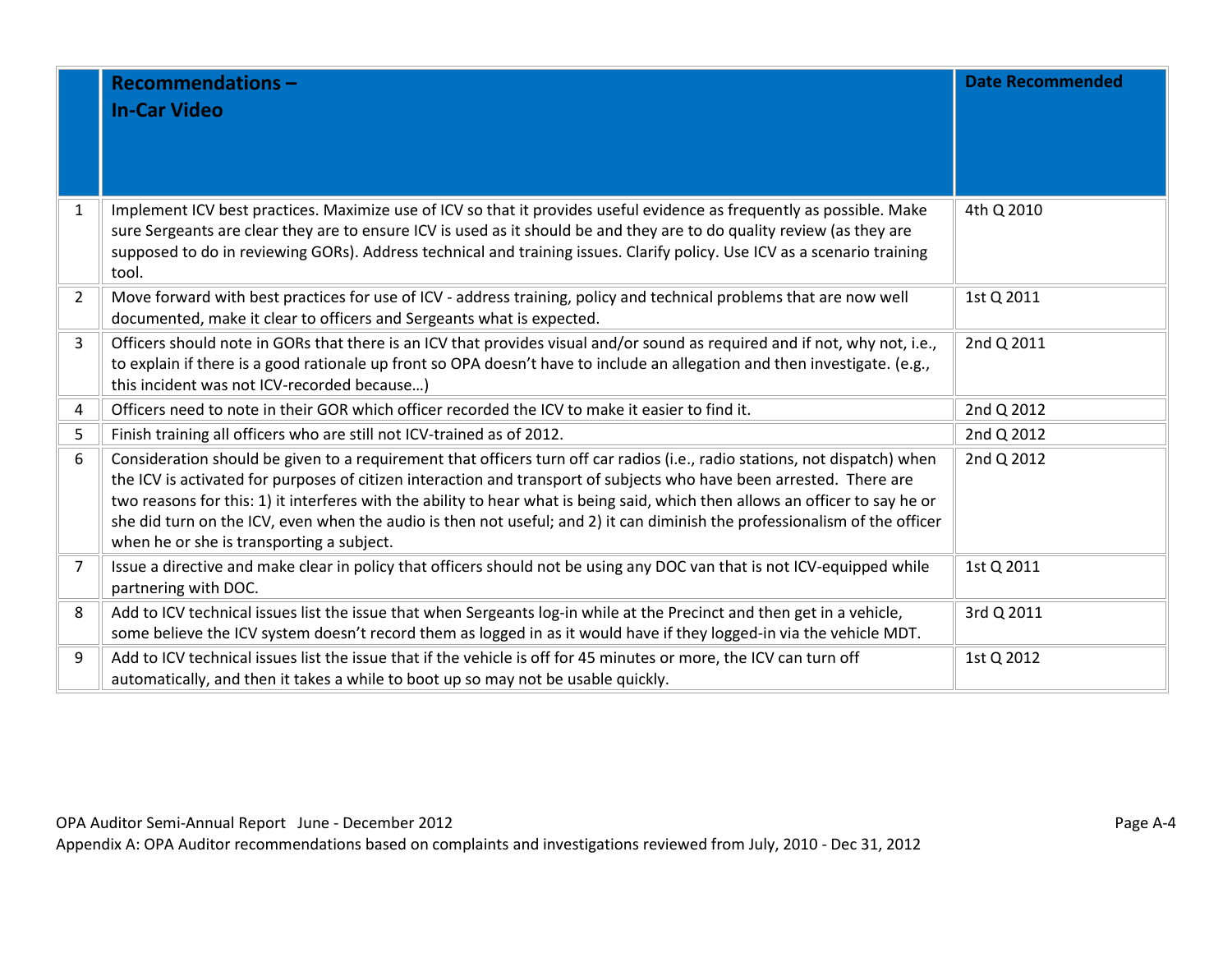|                | <b>Recommendations-</b><br><b>Use of Force</b>                                                                                                                                                                                                                                                                                                                                                                                                                                                                                                                                                                                                                                                                                                                                                                                                                                                                                                                                                                                                                                                                                                                                                                                                                                                                                                                                                                                                                                                      | <b>Date Recommended</b> |
|----------------|-----------------------------------------------------------------------------------------------------------------------------------------------------------------------------------------------------------------------------------------------------------------------------------------------------------------------------------------------------------------------------------------------------------------------------------------------------------------------------------------------------------------------------------------------------------------------------------------------------------------------------------------------------------------------------------------------------------------------------------------------------------------------------------------------------------------------------------------------------------------------------------------------------------------------------------------------------------------------------------------------------------------------------------------------------------------------------------------------------------------------------------------------------------------------------------------------------------------------------------------------------------------------------------------------------------------------------------------------------------------------------------------------------------------------------------------------------------------------------------------------------|-------------------------|
| $\mathbf{1}$   | UOF policies & training need to be consistent with community norms, which have evolved. The Department needs to<br>modify the Academy training philosophy about force, with its command & control emphasis. The Department also<br>needs to change the way it reviews force and ensure the policy encompasses actions leading up to the force being<br>used. Technically the action may be consistent with policy, but did the officer make decisions and conduct him/herself<br>in a way that created the situation that then required the force? Did the tactical decisions reflect problem solving,<br>judgment, waiting for back-up, explaining reason for stop, empathy, listening skills, etc. What is the public safety<br>problem being addressed and were there better alternatives?                                                                                                                                                                                                                                                                                                                                                                                                                                                                                                                                                                                                                                                                                                       | 4th Q 2010              |
| $\overline{2}$ | UOF reporting needs to be accurate, thorough and ensure that the force that is used is per best practices. The<br>Department should conduct an audit based on types of charge (e.g., obstruction) for accuracy and under-reporting. The<br>Department needs to do this for cases beyond those seen in OPA since what OPA sees is only a small sample of all<br>incidents where force is used.                                                                                                                                                                                                                                                                                                                                                                                                                                                                                                                                                                                                                                                                                                                                                                                                                                                                                                                                                                                                                                                                                                       | 4th Q 2010              |
| 3              | SPD officers are trained that any force used is not to be detailed in the General Offense Report (GOR), but instead in<br>the UOF report. But the current UOF policy sets the threshold for submitting a UOF report to be those interactions<br>deemed likely to have possibly resulted in injury, in fact did result in injury or the subject complained of injury. If the<br>physical interaction does not rise to this level, a UOF report is not written. In effect this means that where the<br>resistance was not deemed to qualify as reportable force, it may not be described anywhere, including what the<br>resistance was, what actions the officers took to make the arrest, how many officers it took and so on. Wherever the<br>threshold is ultimately set, the GORs must thoroughly and completely describe what occurred to the extent the<br>information is not provided in a UOF report. The GOR should not simply state 'subject was arrested', as opposed to<br>'subject refused three commands to get on the ground, I grabbed his arm and forced him to the ground, used my knee<br>on his back to hold him there. When I was unable to get his arm out from underneath his body to handcuff him, Officer<br>Smith assisted by'. There should not be any gap between what actually occurred and the totality of the reporting<br>(whether in a GOR, UOF report or other documentation) and the thoroughness of reporting should not be affected by<br>which report is used. | 2nd Q 2012              |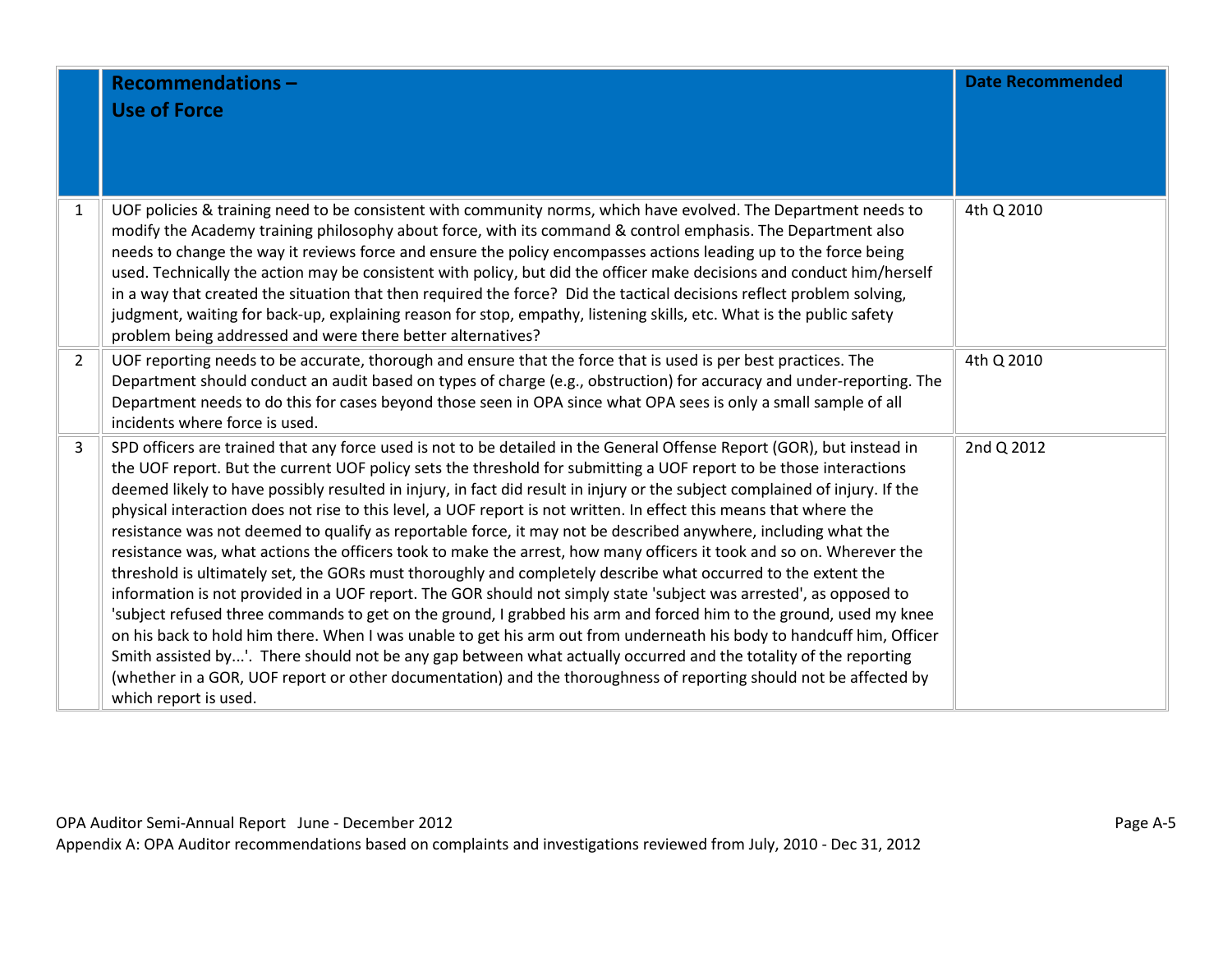|                | <b>Recommendations-</b><br><b>Use of Force</b>                                                                                                                                                                                                                                                                                                                                                                                                                                                                                                                                                                                                                    | <b>Date Recommended</b> |
|----------------|-------------------------------------------------------------------------------------------------------------------------------------------------------------------------------------------------------------------------------------------------------------------------------------------------------------------------------------------------------------------------------------------------------------------------------------------------------------------------------------------------------------------------------------------------------------------------------------------------------------------------------------------------------------------|-------------------------|
| 4              | The UOF review by OPA as to whether the force used was appropriate and reasonable should always include assessing<br>whether other options involving either no or less force did not exist, all steps and actions taken preceding the actual<br>force were consistent with best tactics and policy. There should be a burden on the officer to describe the thinking and<br>actions that led up to the force needing to be used. If other reasonable options existed for different decisions or actions<br>preceding the use of force, they should be noted.                                                                                                      | 2nd Q 2012              |
| 5              | Officers should always be required to write an ancillary report that describes the force used by a King County sheriff,<br>State Patrol or other agency. Current policy is that no UOF report is written if another agency is the lead agency for the<br>arrest. Without this obligation, an interaction can involve multiple officers and there is no report of what occurred by<br>SPD officers who are involved. Again, this can leave the impression that officers are not being honest or thorough, and<br>if there is resistance to a stop or an arrest, there is not a record that can be used for investigative, trial or performance<br>review purposes. | 1st Q & 2nd Q 2012      |
| 6              | Continued need for training for ensuring officers know who is primary on site and best communications tactics when<br>multiple officers are using force.                                                                                                                                                                                                                                                                                                                                                                                                                                                                                                          | 3rd Q 2012              |
| $\overline{7}$ | Supervisors need training in how to conduct a UOF investigation to ensure the officer's UOF was appropriate.                                                                                                                                                                                                                                                                                                                                                                                                                                                                                                                                                      | 2nd Q 2011              |
| 8              | SPD policy requires each arrest to be screened by a Sergeant and each incident report (GOR) and UOF report to be<br>signed off by a Sergeant. Officers often have a different Sergeant sign off on the incident report than the Sergeant who<br>screened the arrest. Unless circumstances require otherwise, the Sergeant who screens the arrest should be the one to<br>review and approve the GOR and UOF reports and the Sergeant should screen the arrest at the scene.                                                                                                                                                                                       | 2nd Q 2012              |
| 9              | UOF reviews by chain of command should include watching ICV of the incident to ensure consistency between the ICV<br>and the written reports.                                                                                                                                                                                                                                                                                                                                                                                                                                                                                                                     | 1st Q 2011              |
| 10             | The UOF chain of command review form includes this statement above the signatures for the supervisors in the chain<br>of command "I reviewed the Incident Report, Hazard report, Officer statement and Use of Force statement. Given the<br>facts of the incident and the actions of the suspect during the incident it is my opinion that the Force Used was<br>appropriate and within The Department's Use of Force Policy." Review of the In-Car or On-Person video is not listed as<br>required and should be.                                                                                                                                                | 2nd Q 2012              |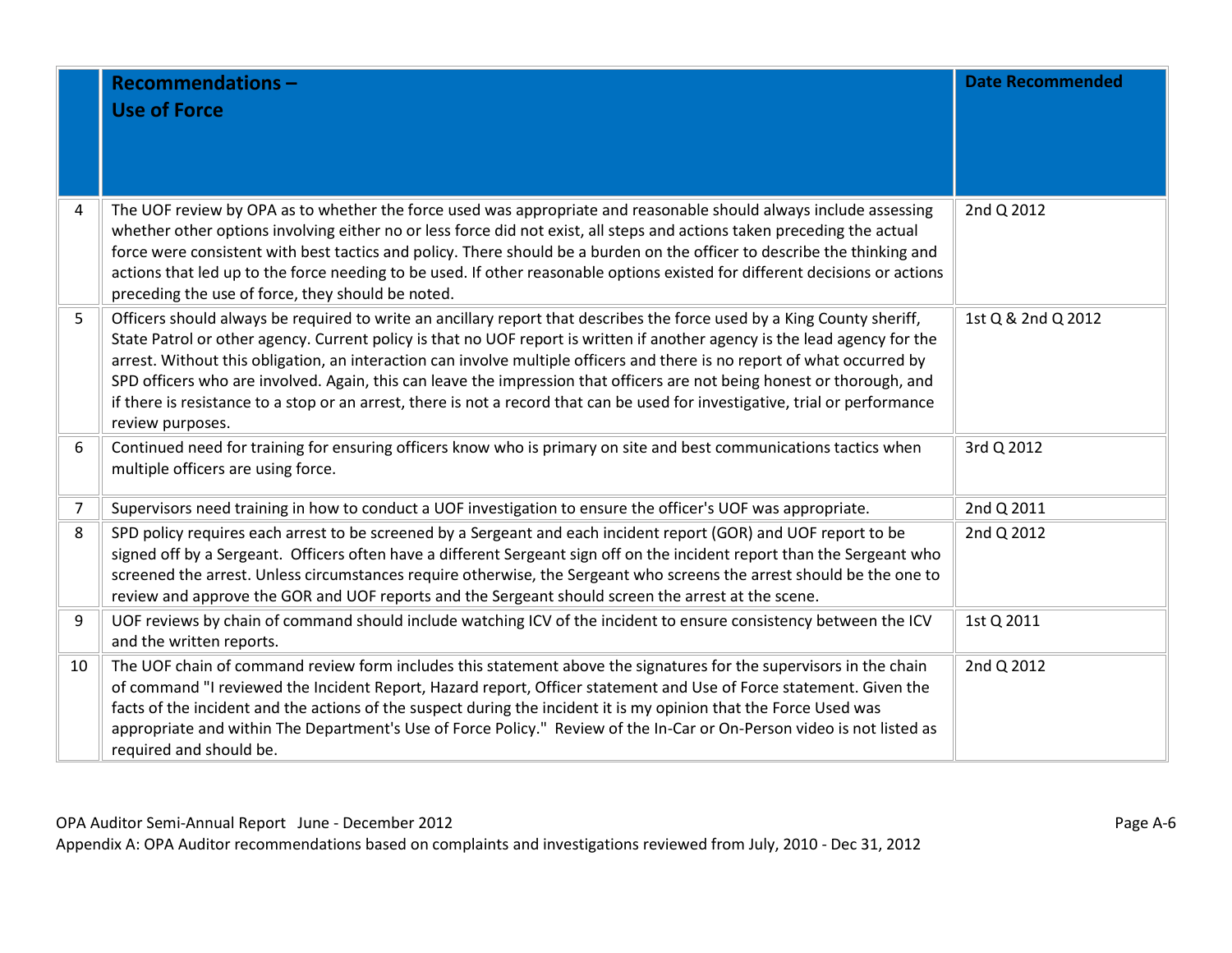|    | <b>Recommendations-</b><br><b>Use of Force</b>                                                                                                                                                                                                                                                                                                                                                                                                                                                                                                                                             | <b>Date Recommended</b> |
|----|--------------------------------------------------------------------------------------------------------------------------------------------------------------------------------------------------------------------------------------------------------------------------------------------------------------------------------------------------------------------------------------------------------------------------------------------------------------------------------------------------------------------------------------------------------------------------------------------|-------------------------|
| 11 | Each incident report also includes an "incident narrative preliminary investigation summary", where the officers are<br>required to check off what additional information they have submitted, including In-Car Video, photos, and various<br>other reports. Officers are not using it consistently and it does not include any indication of whether a UOF report has<br>been submitted. This should be included.                                                                                                                                                                         | $1st$ Q & 2nd Q 2012    |
| 12 | Officers are not consistently following policy that they should submit digital photo discs to the lab after they make hard<br>copies of photos for UOF reports.                                                                                                                                                                                                                                                                                                                                                                                                                            | 4th Q 2011              |
| 13 | The final UOF report that has been reviewed and approved - or not - by the UOF Review Board and all required<br>reviewers should be included in every investigative file for OPA UOF cases. Because it takes time for the UOF review<br>process to occur, the UOF report provided to OPA at the beginning of an investigation is often just the initial report and<br>does not reflect the results of the review process. Whether supervisors thought the review was within policy is<br>relevant, although certainly not determinative, so the complete record should be provided to OPA. | 2nd Q 2012              |
| 14 | Clarify protocol for when officers are to call/wait for CIT-trained officer or Mental Health Professional (MHP) to assist.                                                                                                                                                                                                                                                                                                                                                                                                                                                                 | $3^{\text{rd}}$ Q 2012  |
| 15 | Eliminate ambiguities with regard to UOF and O.C. (pepper) spray between UOF and Demonstration Management<br>policies.                                                                                                                                                                                                                                                                                                                                                                                                                                                                     | $3^{\text{rd}}$ Q 2012  |
| 16 | Do not allow Sergeants to conduct a UOF review involving someone of a higher rank.                                                                                                                                                                                                                                                                                                                                                                                                                                                                                                         | $4^{th}$ Q 2012         |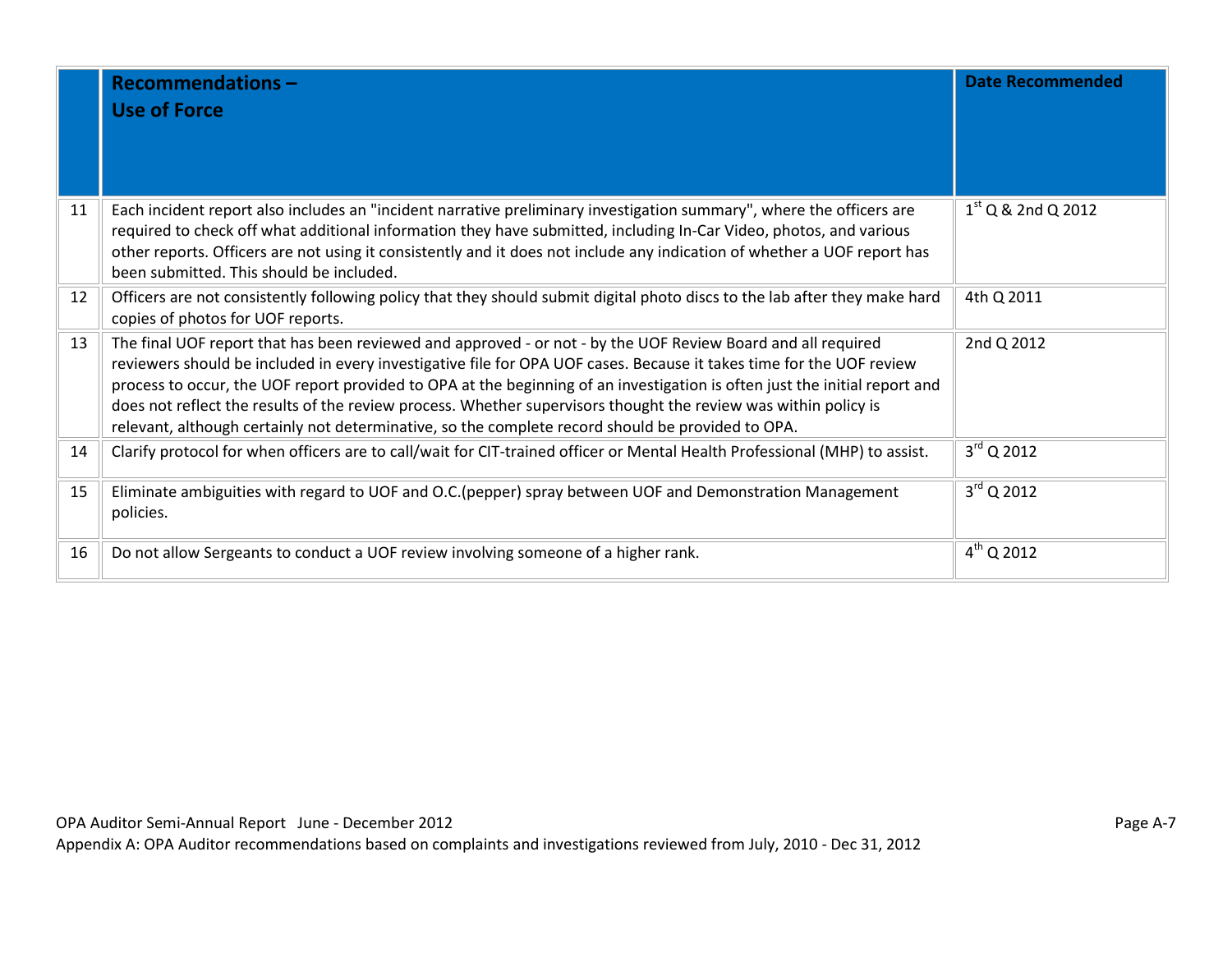|                | <b>Recommendations-</b><br><b>Searches</b>                                                                                                                                                                                                                                                                                                  | <b>Date Recommended</b> |
|----------------|---------------------------------------------------------------------------------------------------------------------------------------------------------------------------------------------------------------------------------------------------------------------------------------------------------------------------------------------|-------------------------|
|                | Ongoing recommendations as noted previously for additional training of officers and Sergeants with regard to search<br>and seizure laws, Terry Stops, etc. to improve understanding.                                                                                                                                                        | $4^{th}$ Q 2012         |
| $\overline{2}$ | Clarify the policy that requires all search warrants be screened and approved by a permanent Lieutenant. The policy is<br>unclear as to arrest warrants involving non-consensual entry into private property and whether they can be screened<br>by a Sergeant.                                                                             | 2nd Q 2011              |
| 3              | Review the Consent to Search Form which is directed at searches of residences and vehicles and not at the street level,<br>where a consensual search of personal property might take place.                                                                                                                                                 | 4th Q 2010              |
| 4              | Clarify policy for officers to document and screen residence searches involving warrantless, exigent<br>circumstances. Policy should be clearer that a supervisor must be notified where officers determine that they<br>mistakenly enter an individual's home and detain the occupants, even if only briefly and no other action occurred. | 4th Q 2010              |
| 5.             | Ensure implementation of best practices for vehicle searches and safe storage of evidence; conduct re-training on<br>proper evidence recovery techniques; and reduce the amount of time it takes to process vehicles taken into custody<br>for a search warrant.                                                                            | 3rd Q 2011              |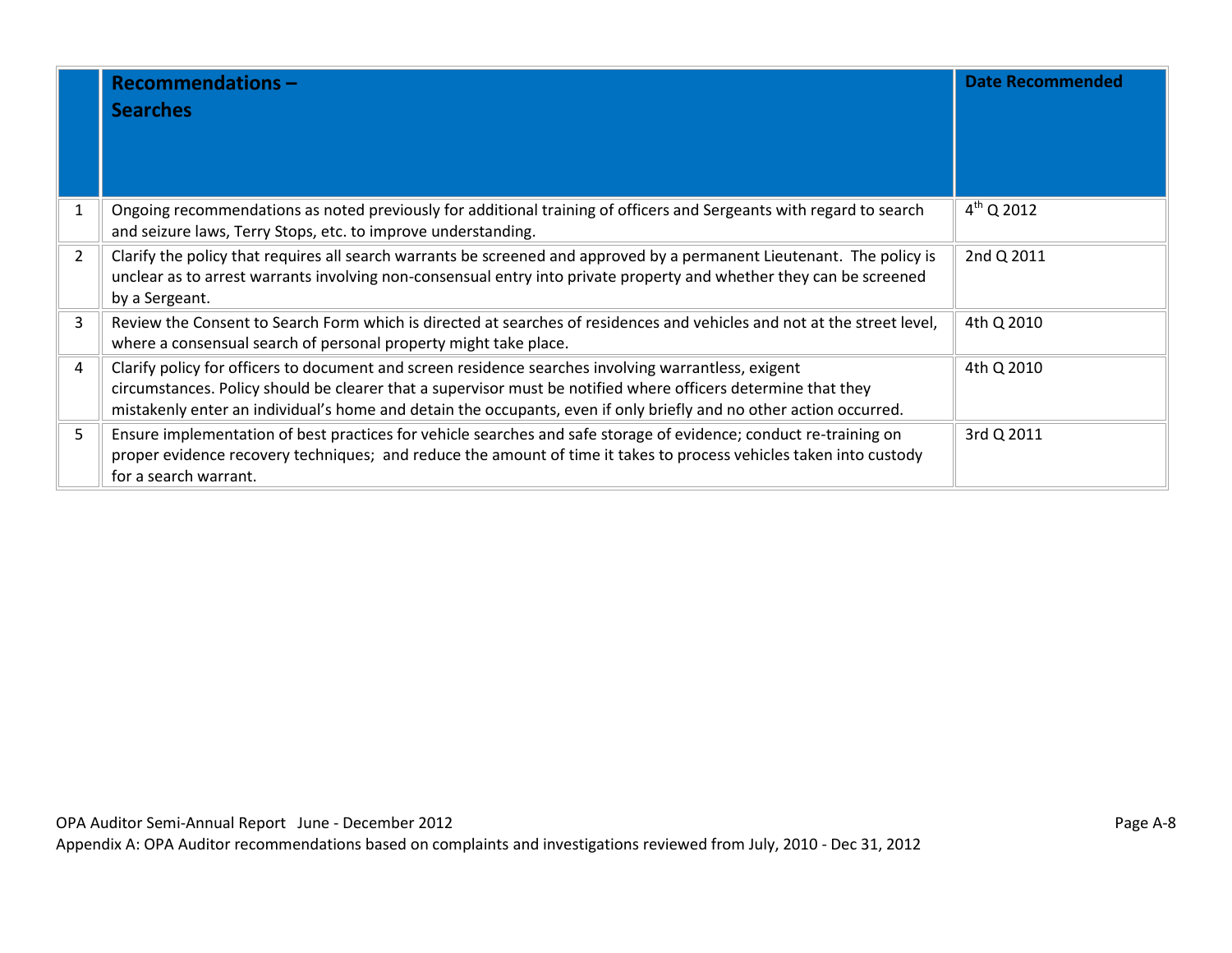|                | <b>Recommendations-</b><br><b>Domestic Violence</b>                                                                                                                                                                                                                                                                                                                                                                                                                                        | <b>Date Recommended</b> |
|----------------|--------------------------------------------------------------------------------------------------------------------------------------------------------------------------------------------------------------------------------------------------------------------------------------------------------------------------------------------------------------------------------------------------------------------------------------------------------------------------------------------|-------------------------|
|                | Emphasize DV training in Street Skills or other regular training.                                                                                                                                                                                                                                                                                                                                                                                                                          | 4th Q 2010              |
| $\overline{2}$ | Develop a directive that, if in doubt about the need to report a potential DV situation, officers should always err on the<br>side of documenting the incident. While making sure updated department-wide training on DV investigations is being<br>provided through Street Skills (see above), the Training Unit should consider the feasibility of coordinating with the DV<br>Unit to develop a video on primary investigative techniques that can be used for more immediate training. | 2nd Q 2011              |
| 3              | Clarify the policy with regard to the requirement that officers complete a GOR on all DV calls because the policy says<br>"officers shall complete a GOR for all DV 'crimes or allegations'".                                                                                                                                                                                                                                                                                              | 4th Q 2010              |
| 4              | Re-issue the DV investigation protocol.                                                                                                                                                                                                                                                                                                                                                                                                                                                    | 4th Q 2010              |
| 5              | Issue a directive or include in training cultural issues that can arise in DV investigations.                                                                                                                                                                                                                                                                                                                                                                                              | 4th Q 2010              |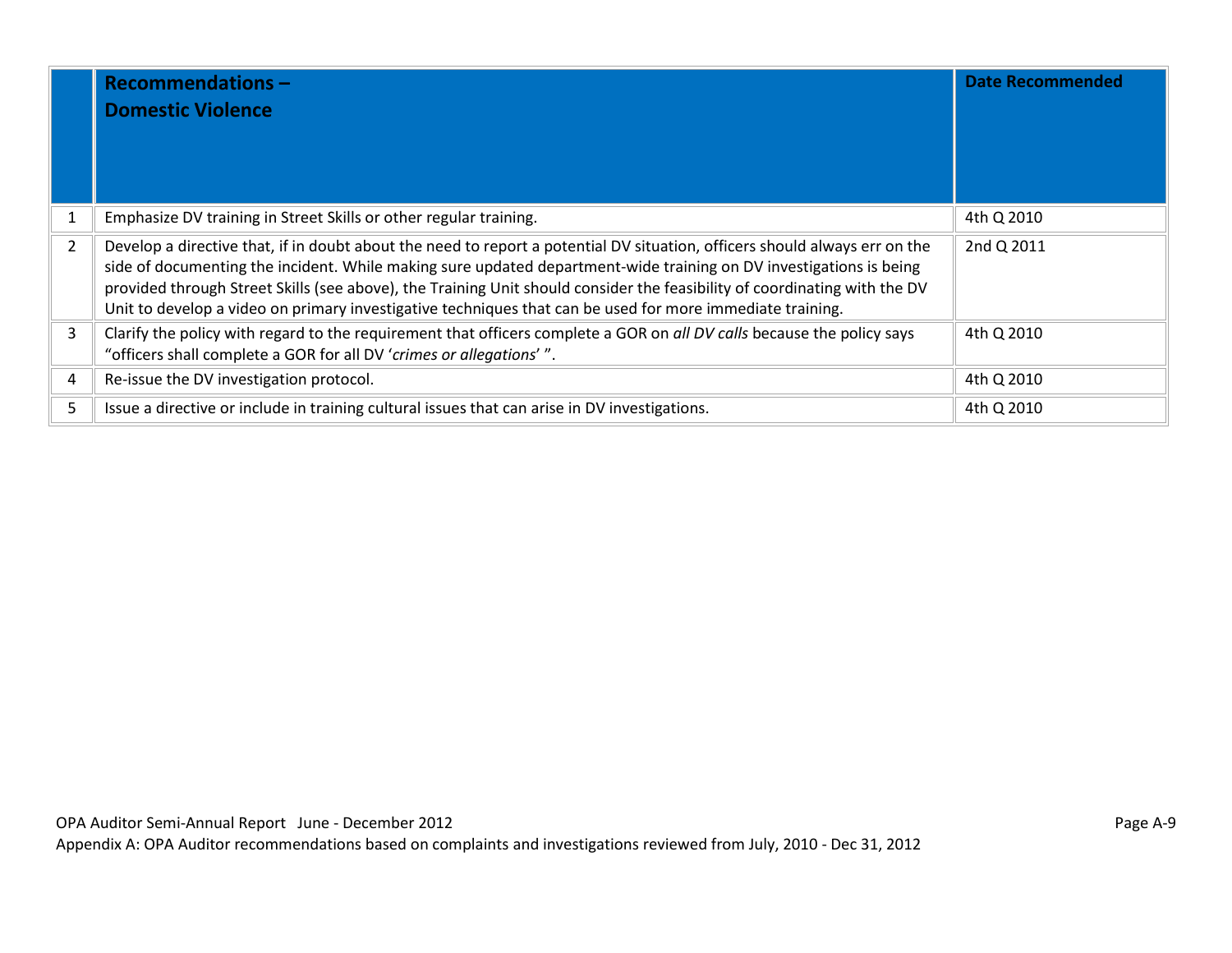|                | <b>Recommendations-</b><br><b>Information Technology &amp; Communications</b>                                                                                                                                                                                                                                                                                                                                                                                                                                                                                                          | <b>Date Recommended</b> |
|----------------|----------------------------------------------------------------------------------------------------------------------------------------------------------------------------------------------------------------------------------------------------------------------------------------------------------------------------------------------------------------------------------------------------------------------------------------------------------------------------------------------------------------------------------------------------------------------------------------|-------------------------|
| $\mathbf{1}$   | Clarify public disclosure obligations, provide additional training for relevant staff and implement departmental practices<br>that are consistent, timely and understood for public, media and litigation requests so as to improve responsiveness and<br>transparency.                                                                                                                                                                                                                                                                                                                | 1st Q 2011              |
| $\overline{2}$ | With regard to employees posting on sites, develop a social networking policy along the lines of "employees will not<br>post items or information that may adversely affect the morale, confidence and public respect of the Department" (to<br>whatever degree is allowed by current federal case law).                                                                                                                                                                                                                                                                               | 1st Q 2011              |
| $\overline{3}$ | Clarify the policy with regard to Media Relations/Personnel Authorized to Speak to the Media. Though there is a<br>prohibition against anyone other than the Chief or his designee speaking to the media about Departmental goals and<br>policies, SPD policy recognizes that employees have free speech rights and can express opinions as long as they are<br>identified as the speaker's. The policy should provide explicit language as to when an employee may or should speak<br>with the media (or may not), and clearly delineate when chain of command authority is required. | 3rd Q 2011              |
| $\overline{4}$ | Clarify the policy with regard to Communication and Confidentiality/Representation of the Department. Employees are<br>prohibited from expressing opinions that could be construed as representing the Department or Chief and only<br>employees at the rank of Lieutenant or above can comment to the media on behalf of the Department. Yet, all<br>employees are allowed to express their opinions about Department policy so as long as the opinions are clearly<br>identified as belonging to the speaker.                                                                        | 3rd Q 2011              |
| 5              | Move from hard copy to electronic Patrol Traffic Collision Reports.                                                                                                                                                                                                                                                                                                                                                                                                                                                                                                                    | 4th Q 2012              |
| 6              | Work with City Fleets with regard to need for vehicles to be left running in order not to have to re-boot equipment and<br>seeming inconsistency with City's sustainability objectives.                                                                                                                                                                                                                                                                                                                                                                                                | 4th Q 2010              |
| $\overline{7}$ | Clarify officers' responsibility to input vehicle number when logging in so investigators and supervisors can more readily<br>determine they were at a particular call.                                                                                                                                                                                                                                                                                                                                                                                                                | 4th Q 2011 & 1st Q 2012 |
| 8              | Address the problem of officers not logging into the Computer Aided Dispatch (CAD) system using vehicle I.D. or logging<br>out vehicles on a Precinct vehicle log in order to avoid GPS in their vehicles.                                                                                                                                                                                                                                                                                                                                                                             | 1st Q 2012              |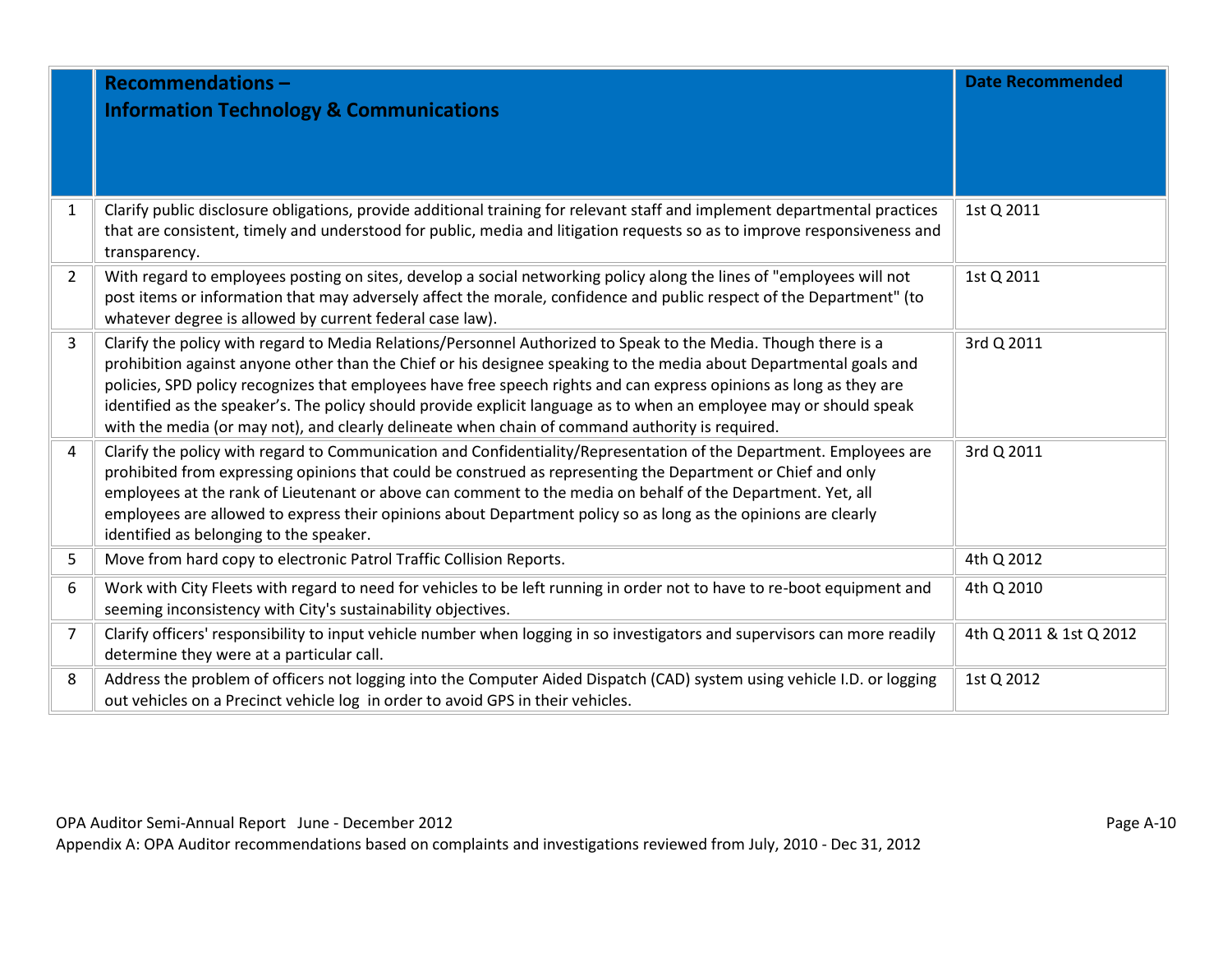|                | <b>Recommendations-</b>                                                                                                                                                              | <b>Date Recommended</b> |
|----------------|--------------------------------------------------------------------------------------------------------------------------------------------------------------------------------------|-------------------------|
|                | <b>Office of Professional Accountability</b>                                                                                                                                         |                         |
|                |                                                                                                                                                                                      |                         |
|                |                                                                                                                                                                                      |                         |
|                |                                                                                                                                                                                      |                         |
| $\mathbf{1}$   | Integrate into complaint review the EIS information, in addition to the OPA-specific history, with regard to the named                                                               | 4th Q 2010              |
|                | employee.                                                                                                                                                                            |                         |
| $\overline{2}$ | Streamline the classifications & finding system so it is less cumbersome, easier to understand and shortens the time                                                                 | 4th Q 2010              |
|                | needed to resolve complaints in a way that is responsive to complainants and respectful of officers -streamline process,<br>reduce number of classifications, re-name and re-define. |                         |
| $\overline{3}$ | The role of OPA should not be limited to determining whether the particular alleged misconduct occurred, but to use                                                                  | 2nd Q 2012              |
|                | what is learned through the complaints that are filed to help the Department ensure best practices in policing are used.                                                             |                         |
|                | The OPA Auditor and Director each issue reports and make policy and practice recommendations through the complaint                                                                   |                         |
|                | certification process, but OPA could play a more robust role in by utilizing a best practices review approach throughout.                                                            |                         |
| 4              | Clarify roles and responsibilities between the newly instituted Use of Force Review Board and OPA for reviewing Use of                                                               | $4^{th}$ Q 2012         |
|                | Force tactical decisions and best practices in cases where possible misconduct is being investigated by OPA                                                                          |                         |
| 5              | OPA should update and enhance the training manual, new investigator and supervisor training, and provide orientation                                                                 | 4th Q 2010              |
|                | for OPA investigators, supervisors and intake personnel before they start. All should have same knowledge of best                                                                    |                         |
|                | investigative practices, methods to obtain evidence unique to IS investigations, protocols for case processing and                                                                   |                         |
|                | communications, the role of oversight, etc.                                                                                                                                          |                         |
| 6              | OPA needs the authority to compel testimony from witnesses other than officers for the production of key evidence                                                                    | 2nd Q 2012              |
|                | such as texts or phone records from private cell phones, videos from private businesses or bank records.                                                                             |                         |
| $\overline{7}$ | Assess obstacles to more frequent use of mediation.                                                                                                                                  | 4th Q 2010              |
| 8              | The Department policy with regard to the complaint process needs to be updated to reflect the current process.                                                                       | 4th Q 2010              |
| 9              | Create a tracking mechanism to make sure cases are timely transferred from other jurisdictions, prosecutors or other                                                                 | 4th Q 2010              |
|                | SPD divisions after criminal investigation or trial is completed.                                                                                                                    |                         |
| 10             | Change the contractual requirement that complaints alleging criminal misconduct must be referred out to another unit                                                                 | 3rd Q 2012              |
|                | of SPD and that no coordination, communication or concurrent investigation is permitted. (This separation was                                                                        |                         |
|                | recommended by the Police Accountability Review Panel in 2008)                                                                                                                       |                         |

OPA Auditor Semi-Annual Report June - December 2012 **Page A-11** Page A-11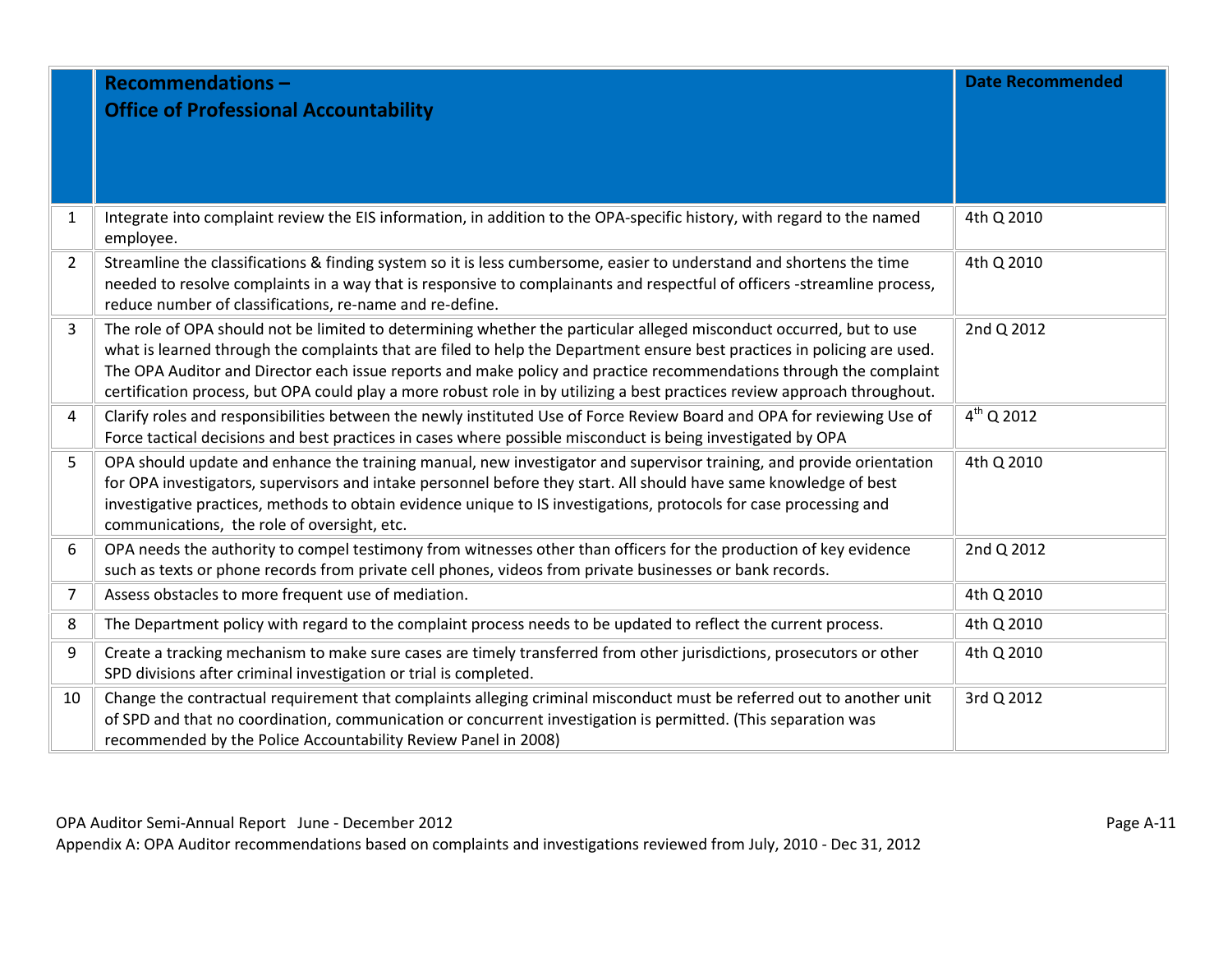|    | <b>Recommendations-</b><br><b>Office of Professional Accountability</b>                                                                                                                                                                                                                                                                                                                                                                                                                                                                                                                                     | <b>Date Recommended</b> |
|----|-------------------------------------------------------------------------------------------------------------------------------------------------------------------------------------------------------------------------------------------------------------------------------------------------------------------------------------------------------------------------------------------------------------------------------------------------------------------------------------------------------------------------------------------------------------------------------------------------------------|-------------------------|
| 11 | The administrative investigation should proceed unless there is a clear reason to wait for the conclusion of the criminal<br>case. OPA should establish a protocol of referring cases simultaneously, rather than sequentially, to the County<br>Prosecutor and City Attorney for possible criminal charges. Also, OPA should provide a deadline to the prosecutor for a<br>filing decision, indicating that if a decision is not made by a date certain, the OPA administrative investigation will<br>proceed. (The sequential approach was recommended by the Police Accountability Review Panel in 2008) | 4th Q 2010              |
| 12 | OPA should enhance its use of the AIM computer system for management, analysis and reporting tools to help with case<br>management and trend identification. OPA should also work with I.T. to see what additional work can be managed<br>electronically so as to allow quicker processing, more contemporaneous review, less need for copying, sending back &<br>forth to Precincts, etc.                                                                                                                                                                                                                  | 4th Q 2010              |
| 13 | SPD should enhance the OPA website for better transparency and understanding, making it easier for the public to find<br>information. SPD should also support a separate Auditor page on the site.                                                                                                                                                                                                                                                                                                                                                                                                          | 4th Q 2010              |
| 14 | Recommendations made by the OPA Auditor should be included in searchable format on the OPA website.                                                                                                                                                                                                                                                                                                                                                                                                                                                                                                         | 4th Q 2010              |
| 15 | OPA published monthly reports of complaint outcomes should include the policy or procedure changes that also<br>resulted, in addition to discipline, findings, etc. so the public can see systemic changes made as a result of complaints.                                                                                                                                                                                                                                                                                                                                                                  | 4th Q 2010              |
| 16 | Provide widgets for computers in a range of community locations along with the written materials to make it easier for<br>citizens to file complaints electronically, with support from advocates as needed.                                                                                                                                                                                                                                                                                                                                                                                                | 4th Q 2010              |
| 17 | Create an on-line complaint tracking mechanism for complainants and employees (analogous to tracking vote on-line).                                                                                                                                                                                                                                                                                                                                                                                                                                                                                         | 4th Q 2010              |
| 18 | Review all OPA letters, email and written forms for understandability/clarity/accuracy.                                                                                                                                                                                                                                                                                                                                                                                                                                                                                                                     | 4th Q 2010              |
| 19 | Include underlying charges in allegation coding for tracking of concerns that tend to be charge-based, e.g., UOF-<br>obstruction rather than just UOF.                                                                                                                                                                                                                                                                                                                                                                                                                                                      | 2nd Q 2011              |
| 20 | OPA can help ensure investigation file consistency by use of an investigator checklist as to evidence included and<br>rationale provided where evidence not included.                                                                                                                                                                                                                                                                                                                                                                                                                                       | 4th Q 2010              |
| 21 | OPA should look at the totality of the incident, not just the '4 corners' of the complaint in determining allegations,<br>developing interview questions and investigative plan so that complaint is not limited by complainant's knowledge of<br>policies and focus is on overall performance.                                                                                                                                                                                                                                                                                                             | 1st Q 2011              |

OPA Auditor Semi-Annual Report June - December 2012 **Page A-12** Page A-12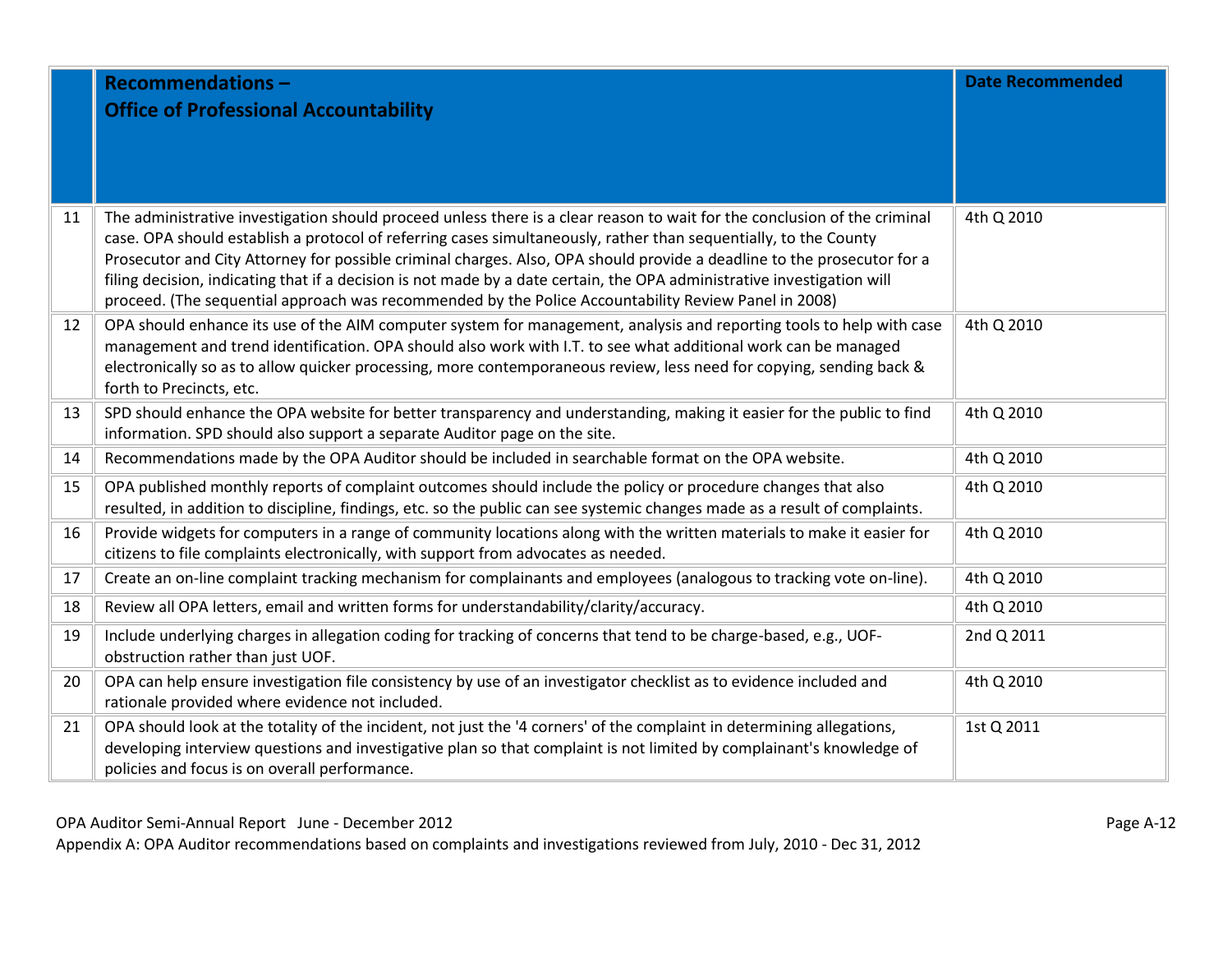|    | <b>Recommendations-</b><br><b>Office of Professional Accountability</b>                                                                                                                                                                                                                                                                                                                                                                                                                                                 | <b>Date Recommended</b>                  |  |
|----|-------------------------------------------------------------------------------------------------------------------------------------------------------------------------------------------------------------------------------------------------------------------------------------------------------------------------------------------------------------------------------------------------------------------------------------------------------------------------------------------------------------------------|------------------------------------------|--|
|    |                                                                                                                                                                                                                                                                                                                                                                                                                                                                                                                         |                                          |  |
|    |                                                                                                                                                                                                                                                                                                                                                                                                                                                                                                                         |                                          |  |
|    |                                                                                                                                                                                                                                                                                                                                                                                                                                                                                                                         |                                          |  |
| 22 | Improve Proposed Disposition Memos by making sure they are unbiased, address all allegations, cite to policy at issue<br>and fairly summarize evidence.                                                                                                                                                                                                                                                                                                                                                                 | 1st Q 2011                               |  |
| 23 | Improve investigator interview skills, e.g., eliminate use of leading questions, communications with officers that may<br>appear to reflect bias; have more uniform use of short, open-ended questions, less interruption; drill down where<br>question not answered, discrepancy in information or inconsistency among interviewees; don't offer rationale; ask their<br>understanding of the policy; ask foundational questions about training; what they reviewed prior to interview, with<br>whom they have spoken. | 1st Q 2011                               |  |
| 24 | Improve intake, e.g., don't offer interviews by email, always offer to interview complainants in-person for those cases<br>classified for investigation; ask about witnesses and contact information; ask if they have spoken to others.                                                                                                                                                                                                                                                                                | 1st Q 2011; 3rd Q 2012                   |  |
| 25 | Case summaries should clearly lay out inconsistencies among interviewees. Investigators should always ask officers if<br>they are CIT-trained for cases involving mental illness and should always ask witnesses if they have any relationship to<br>complainant/subject.                                                                                                                                                                                                                                               | $1st$ Q 2011 & 4th Q 2012                |  |
| 26 | Command staff or others who will be reviewing discipline cases need to be familiar with current training (i.e., they<br>should attend each new training or at least an overview of each).                                                                                                                                                                                                                                                                                                                               | 1st Q 2011                               |  |
| 27 | Assess timeliness of notice to officers after investigations are certified, administratively closed or Loudermill complete.                                                                                                                                                                                                                                                                                                                                                                                             | 2nd Q 2011                               |  |
| 28 | Ensure Line Investigations are timely, thorough and objective. Update and re-issue protocol for Precincts to address<br>quality and timeliness. (Due to quality and timeliness problems, the Auditor and Director discontinued LI's in 2011)                                                                                                                                                                                                                                                                            | 4th Q 2010 (and before);<br>$1st$ Q 2011 |  |
| 29 | Use more tools at initiation of intake and investigation to close out cases where it can be quickly determined post-intake<br>that investigation isn't warranted, to help focus resources on most significant allegations (e.g., show complainant the<br>ICV at the start where helpful).                                                                                                                                                                                                                               | 3rd Q 2011                               |  |
| 30 | Establish tighter deadlines to move cases to Auditor review of investigations after they are completed by Sergeants so as<br>to more quickly identify issues needing further work or determine the investigation is thorough and more swiftly wrap<br>up the investigation for complainants and officers.                                                                                                                                                                                                               | 3rd Q 2011                               |  |
| 31 | Aspects of investigations still needing continued improvement include the timeliness of case review by the Lieutenant<br>after the initial investigation has been turned in by the investigator and timeliness of issuance of recommended findings.<br>Investigative plans should always be reviewed by the Lieutenant prior to the investigation commencing and should<br>specifically take into account the elements needing to be proven for each alleged policy violation.                                          | 2nd Q 2012                               |  |
|    | OPA Auditor Semi-Annual Report June - December 2012<br>Page A-13                                                                                                                                                                                                                                                                                                                                                                                                                                                        |                                          |  |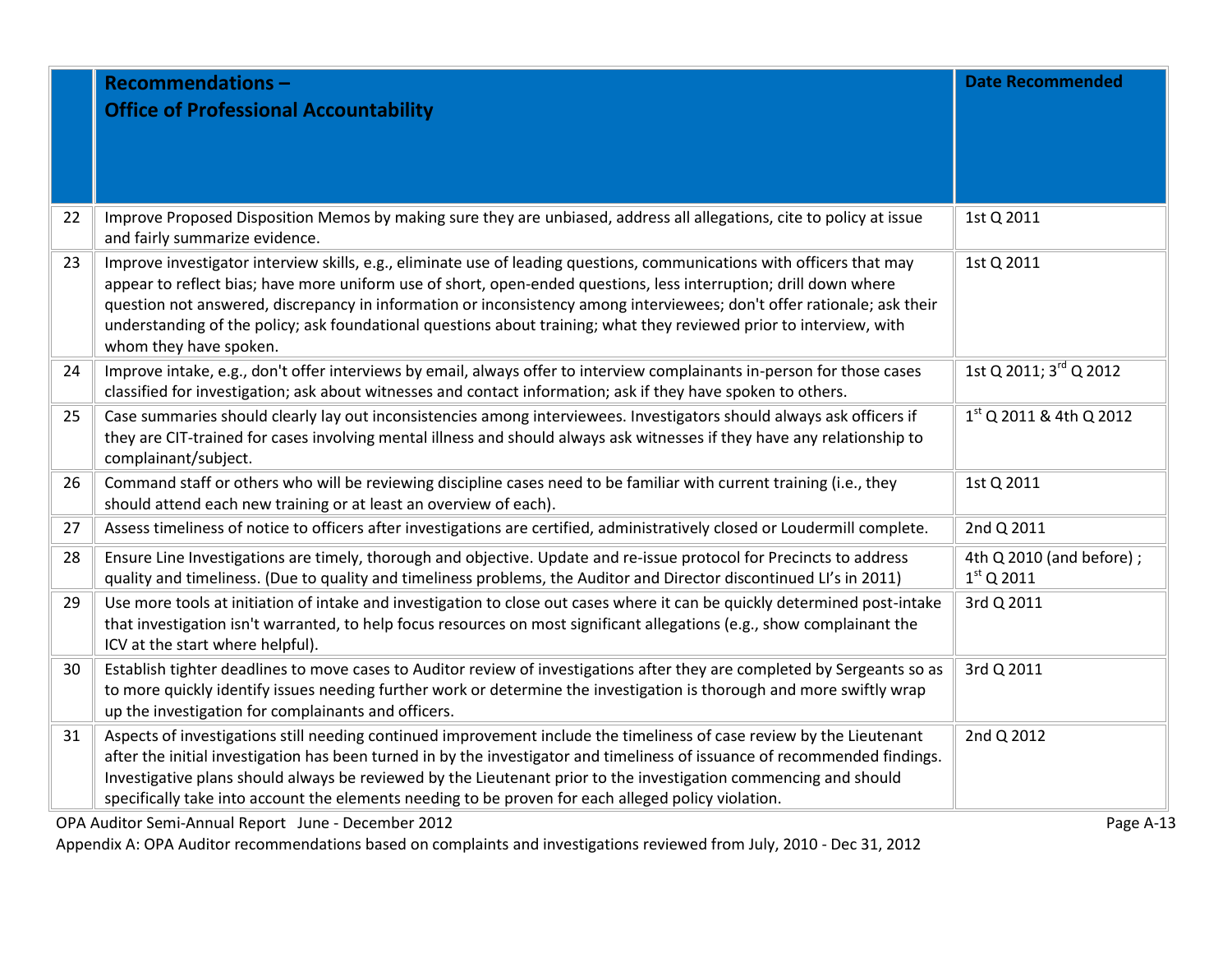|    | <b>Recommendations-</b><br><b>Office of Professional Accountability</b>                                                                                                                                                                                                                                                                                                        | <b>Date Recommended</b> |
|----|--------------------------------------------------------------------------------------------------------------------------------------------------------------------------------------------------------------------------------------------------------------------------------------------------------------------------------------------------------------------------------|-------------------------|
| 32 | Develop a protocol to address investigation delays caused by officers cancelling, not calling union reps until last minute<br>so none are available and being out on leave delaying investigations. Determine if investigators can go interview them if<br>they are unable to go to OPA, and if SPOG will grant on a case by case basis (contract requires 'police facility'). | 2nd Q 2012              |
| 33 | Develop a protocol for handling cases where there is a conflict of interest because an OPA employee is named or has a<br>conflict and other OPA personnel cannot be used. Consider using a process similar to Seattle Ethic & Elections and the<br>School District.                                                                                                            | 3rd Q 2012              |
| 34 | Ensure OPA-IS staff are trained in use of TTY line for hearing-impaired complainants.                                                                                                                                                                                                                                                                                          | 3rd Q 2011              |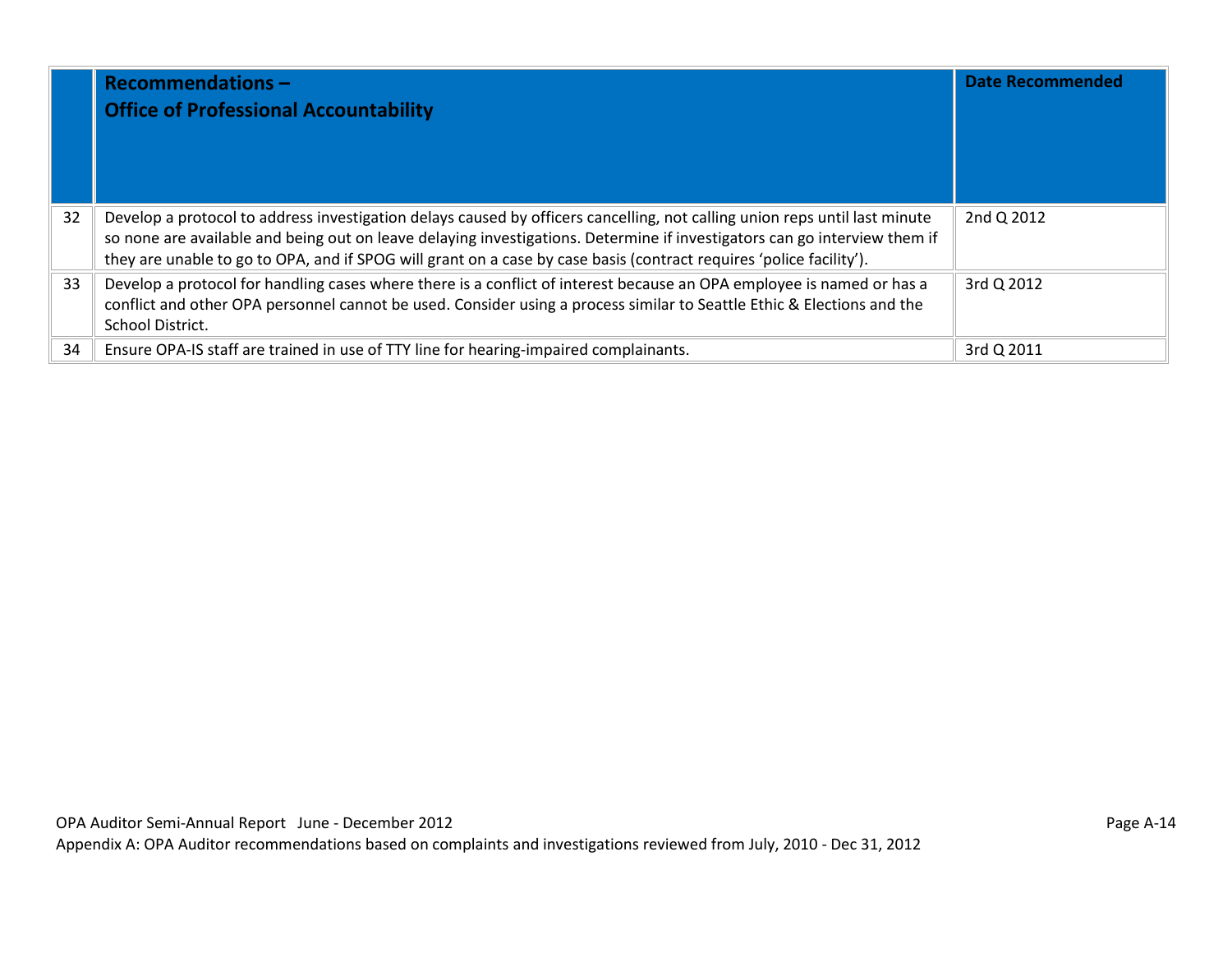|                | <b>Recommendations-</b><br><b>Other Policies &amp; Procedures</b>                                                                                                                                                                                                                                                                                                                                                                                                                                                                                                                                                                         | <b>Date Recommended</b>             |
|----------------|-------------------------------------------------------------------------------------------------------------------------------------------------------------------------------------------------------------------------------------------------------------------------------------------------------------------------------------------------------------------------------------------------------------------------------------------------------------------------------------------------------------------------------------------------------------------------------------------------------------------------------------------|-------------------------------------|
| 1              | Clarify the protocol with regard to when officers should handcuff.                                                                                                                                                                                                                                                                                                                                                                                                                                                                                                                                                                        | 1st Q 2011                          |
| $\overline{2}$ | Clarify the protocol with regard to ensuring all officers understand which officer is in charge of the scene and the<br>obligation to announce or inquire.                                                                                                                                                                                                                                                                                                                                                                                                                                                                                | 1st Q 2011                          |
| $\overline{3}$ | Adopt a policy that more directly addresses the expectation that officers not act in ways that undermine public trust,<br>whether on or off-duty. A 'conduct unbecoming' policy, as previously existed in Departmental policy, clearly articulates<br>the expectation that officers' words and actions, whether they are on or off-duty, should not reflect poorly on the<br>Department and undermine public trust.                                                                                                                                                                                                                       | $4^{th}$ Q 2010                     |
| 4              | Address the use of profanity.                                                                                                                                                                                                                                                                                                                                                                                                                                                                                                                                                                                                             | 3rd Q 2010                          |
| 5              | Biased policing policy - consider broadening the bias policing policy to encompass the range of decisions made from<br>initial stops through prosecution (see San Jose policy).                                                                                                                                                                                                                                                                                                                                                                                                                                                           | 1st Q 2011                          |
| 6              | Audit obstruction arrests for issues of bias.                                                                                                                                                                                                                                                                                                                                                                                                                                                                                                                                                                                             | 2nd Q 2011                          |
| $\overline{7}$ | Clarify the policy with regard to reporting misconduct that requires reporting of only 'serious misconduct' so that all<br>personnel understand what needs to be raised to OPA.                                                                                                                                                                                                                                                                                                                                                                                                                                                           | 2nd Q 2011; 3rd Q 2011              |
| 8              | Clarify, align and reaffirm the policy requirement for an officer to identify him or herself. The current policy is written in<br>such a way that suggests there is only a clear, affirmative duty to I.D. for traffic stops, with the obligation for other types<br>of stops less clear. The default for all interactions should be officer identification and explanation for why the person is<br>being stopped, unless there is a safety, exigency, or an investigative reason not to. This can help minimize unnecessary<br>escalation caused by confusion or mistaken assumptions that can escalate an otherwise minor interaction. | 2nd Q 2011 & 2 <sup>nd</sup> Q 2012 |
| 9              | Develop a training directive on the issuance of 72-hour impound notices.                                                                                                                                                                                                                                                                                                                                                                                                                                                                                                                                                                  | 1st Q 2011                          |
| 10             | The Traffic Section's verbal direction to void citations where evidence of insurance is produced at some point during a<br>traffic stop has not been incorporated into Departmental policy. Assess whether the policy on voiding tickets needs to<br>more clearly address situations in which the driver who is stopped is not immediately able to produce insurance<br>documentation but does so during the interaction.                                                                                                                                                                                                                 | 2nd Q 2011                          |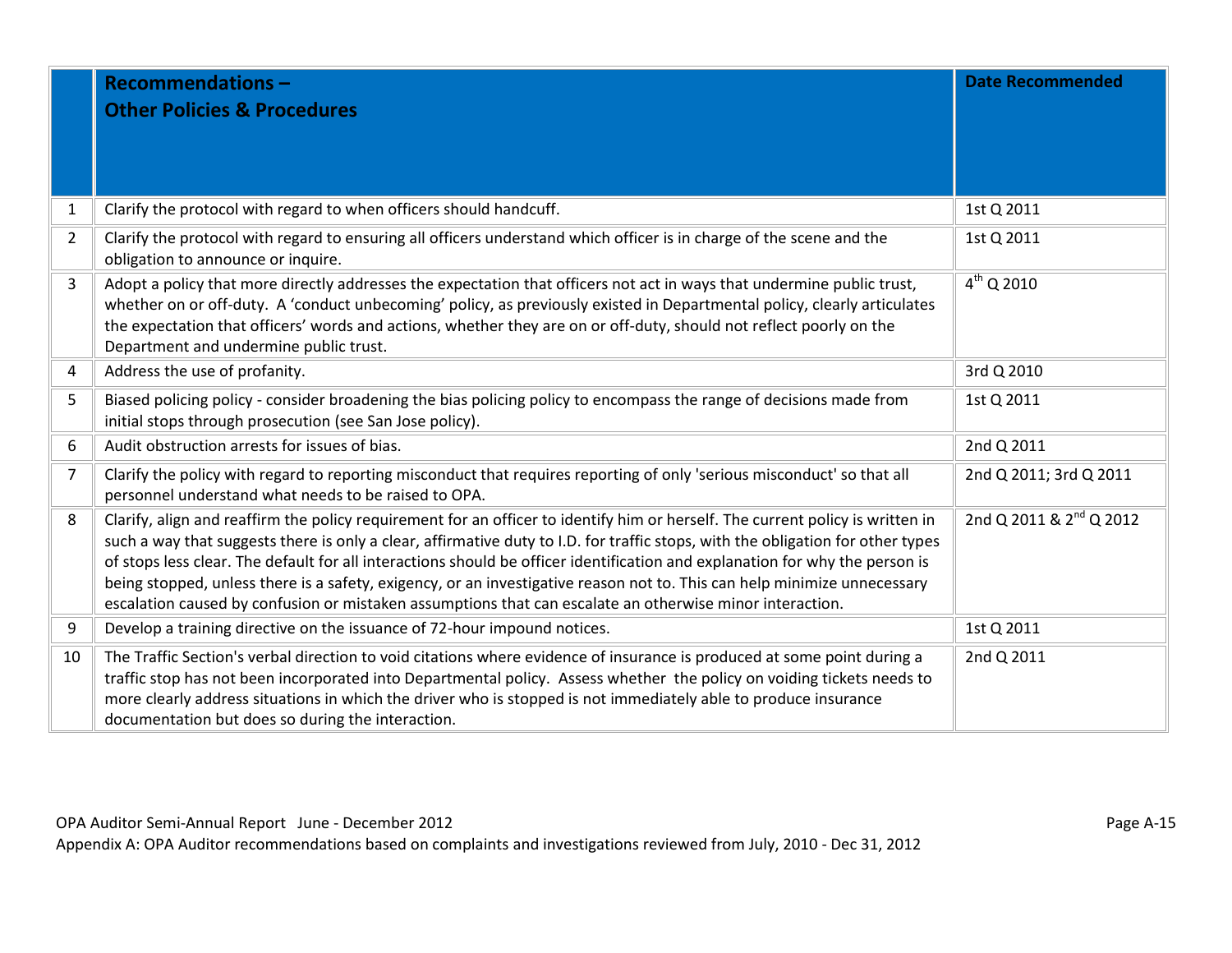|    | <b>Recommendations-</b><br><b>Other Policies &amp; Procedures</b>                                                                                                                                                                                                                                                                                                                                                                                                                                                                                                                                                           | <b>Date Recommended</b> |
|----|-----------------------------------------------------------------------------------------------------------------------------------------------------------------------------------------------------------------------------------------------------------------------------------------------------------------------------------------------------------------------------------------------------------------------------------------------------------------------------------------------------------------------------------------------------------------------------------------------------------------------------|-------------------------|
| 11 | A directive should be issued reminding all employees that accessing information through any criminal justice record<br>system must be for legitimate law enforcement purposes, that employees shall not discuss or provide criminal history<br>record information to any person who is not a member of the criminal justice system, and that inappropriate use or<br>dissemination of such information can result in Departmental discipline and penalties under Federal and State law,<br>including criminal sanctions.                                                                                                    | 4th Q 2011              |
| 12 | A directive should be issued reminding all employees that running one's own name through the criminal justice records<br>systems is prohibited unless for legitimate law enforcement purposes.                                                                                                                                                                                                                                                                                                                                                                                                                              | 4th Q 2011              |
| 13 | SPD's Court appearance/ FTA (failure to appear) policy needs to be updated since there is no longer a witness<br>coordinator due to budget cuts.                                                                                                                                                                                                                                                                                                                                                                                                                                                                            | 2nd Q 2012              |
| 14 | The policy requiring officers to get approval before appearing in court or as part of a legal action in official capacity<br>covers only criminal matters and should also cover civil proceedings (e.g., an officer was asked to provide a declaration<br>in her official capacity as part of a divorce proceeding).                                                                                                                                                                                                                                                                                                        | 2nd Q 2012              |
| 15 | The Department should conduct a thorough review of its relationship with Crime Stoppers of Puget Sound (CSOPS) to<br>clarify roles and functions of each organization. This review should include consideration of the original 2006 contract<br>with CSOPS, to ensure that contract terms are being met by the parties and to determine if revisions are necessary. The<br>Department should clarify its role in managing or facilitating the movement of CSOPS funds. Finally, a clear policy is<br>required to address questions about access to and dissemination of potentially confidential SPD information by CSOPS. | 3rd Q 2011              |
| 16 | Conduct an audit of the administrative operation of the Undercover School to ensure there is no real or apparent<br>conflict of interest given the interests of those associated with the School.                                                                                                                                                                                                                                                                                                                                                                                                                           | 4th Q 2011              |
| 17 | The connection between the Department and the Seattle Metropolitan Police Museum is problematic and needs<br>prompt attention to correct actual and perceived conflicts of interest and possible inappropriate gifting of city services<br>and/or funds.                                                                                                                                                                                                                                                                                                                                                                    | 2nd Q 2012              |
| 18 | SPD uses the King County Courthouse security video camera system to observe drinking, using or dealing drugs, etc. in<br>the Courthouse Park. Recordings of felony crimes are retained as evidence, while misdemeanors and citations are not.<br>Determine if it would be feasible to retain recordings for these as well.                                                                                                                                                                                                                                                                                                  | $1st$ Q & 2nd Q 2012    |
| 19 | Assess whether strip search procedures and/or training needs to be updated bases on supervisors' interviews.                                                                                                                                                                                                                                                                                                                                                                                                                                                                                                                | 3rd Q 2012              |
| 20 | Provide more specific guidance for officers as to the preferred way to dispose of drug paraphernalia.                                                                                                                                                                                                                                                                                                                                                                                                                                                                                                                       | 4th Q 2010              |

OPA Auditor Semi-Annual Report June - December 2012 **Page A-16** and the set of the set of the Page A-16 and the Page A-16